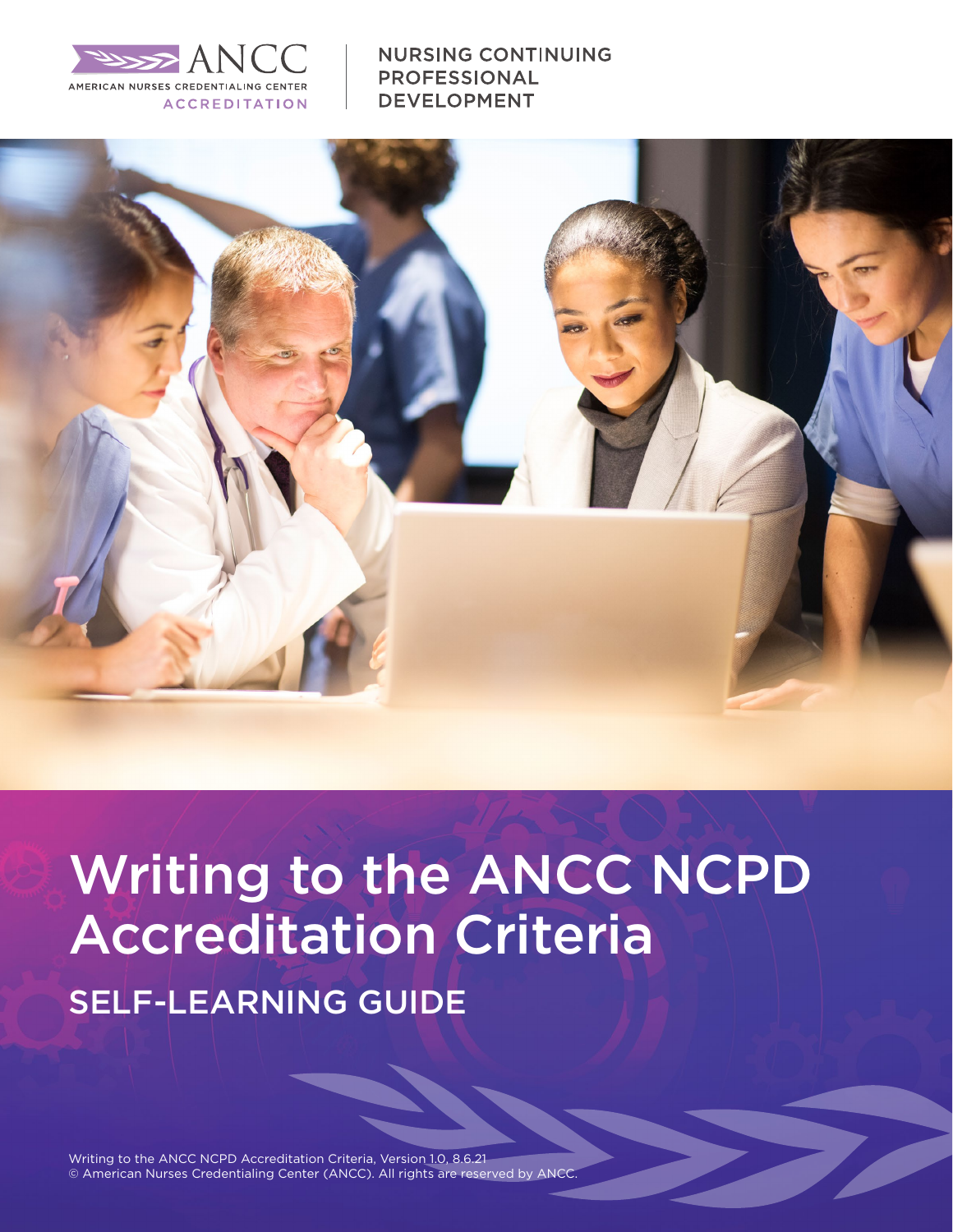# TABLE OF CONTENTS

| <b>INTRODUCTION</b>                | $\overline{2}$           |
|------------------------------------|--------------------------|
| <b>SELF STUDY CRITERION</b>        | $\overline{\mathbf{3}}$  |
| Self Study Dos and Don'ts          | $\overline{\mathcal{S}}$ |
| Organizational Overview            | $\overline{4}$           |
| <b>Structural Capacity</b>         | 5                        |
| <b>Educational Design Process</b>  | 6                        |
| <b>Quality Outcomes</b>            | 10                       |
| <b>ACTIVITY FILE DOCUMENTATION</b> | 12                       |
| Activity File Dos and Don'ts       | 12                       |
| Types of Activities                | 13                       |
| <b>Activity File Components</b>    | 14                       |
| <b>TIP SHEET</b>                   | 25                       |
| Outcomes vs Objectives             | 25                       |
| Myth vs Reality                    | 26                       |
| <b>REFERENCES</b>                  | 27                       |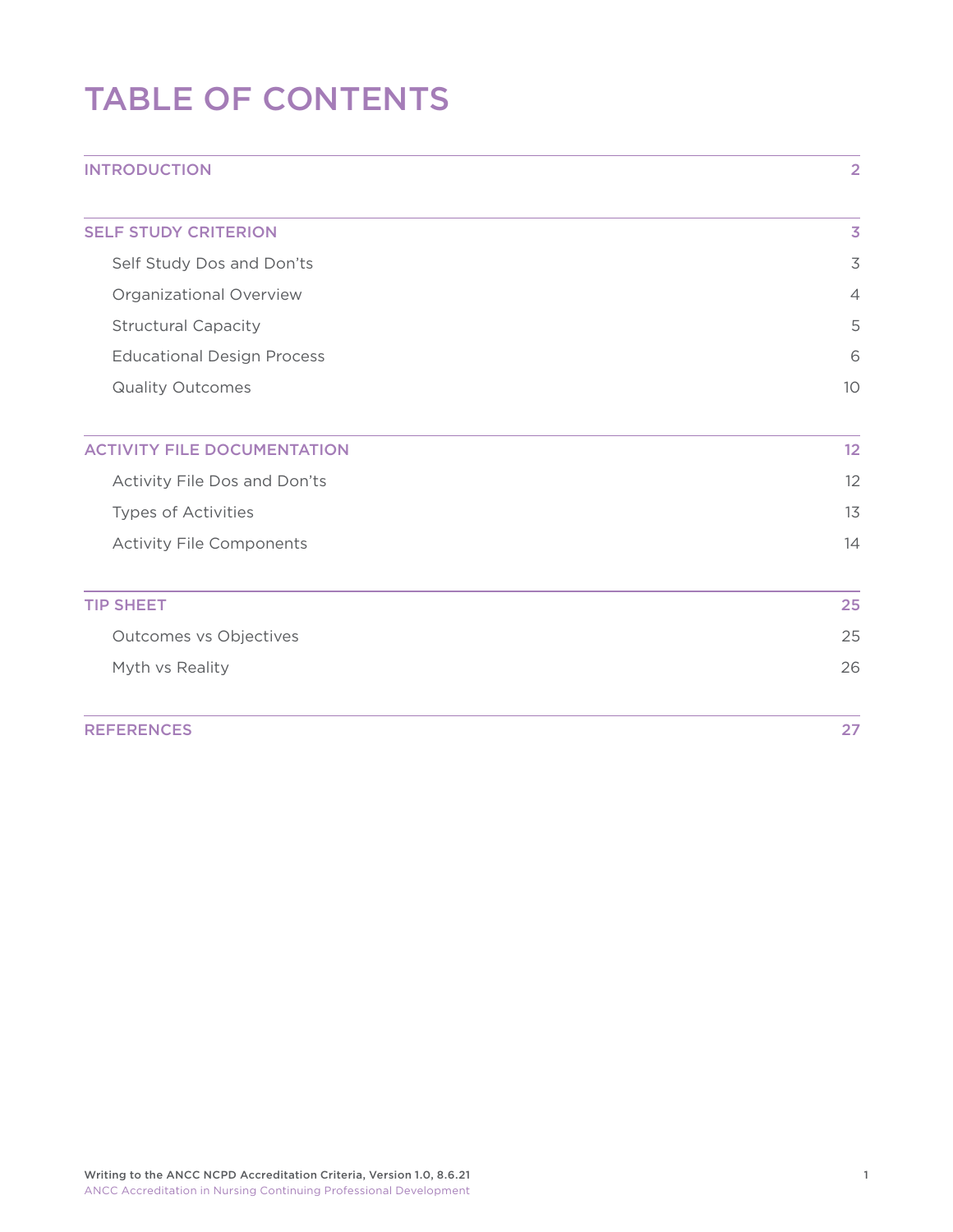<span id="page-2-0"></span>The intent of this self-learning guide is to provide direction and guidance to organizations completing the Accredited Provider self-study and activity file documentation. This learning guide aligns with the August 2019 memo outlining the revised 2015 Nursing Continuing Professional Development (NCPD) Accredited Provider criteria.

Created in collaboration with Pam Dickerson, PhD, RN, NPD-BC, FAAN.

No part of this resource guide may be reproduced or transmitted in any form or by any means, electronic or mechanical, including photocopy, recording, or any information storage or retrieval system, without permission of ANCC.

DISCLAIMER: Completing all the processes within the *ANCC NCPD Accredited Provider Manual* and the *ANCC NCPD Accredited Provider Applicant Journey Guide* facilitates organizational accreditation but does not, in and of itself, guarantee achievement of accreditation.

# INTRODUCTION

The ANCC Nursing Continuing Professional Development (NCPD) Accreditation Program is continuously looking for opportunities to support organizations as they navigate the application process and apply the NCPD accreditation criteria on a continuum. With feedback from our accredited organizations, appraisers, and the Commission on Accreditation (COA) in NCPD, we have developed this self-learning guide to provide clarity and guidance surrounding the revised 2015 NCPD Accredited Provider criteria.

Notice: From time to time, changes are made to the ANCC NCPD Accreditation Program and the ANCC NCPD criteria. Applicants must confirm that they are using the most current updates to the *ANCC NCPD Accredited Provider Manual* before preparing written documentation for submission to the ANCC NCPD Accreditation Program office.



NCPD SUCCESS TIP: Review this self-learning guide, the *ANCC NCPD Accredited Provider Applicant Journey Guide*, and the *ANCC NCPD Accredited Provider Manual* prior to completing the accreditation or reaccreditation documentation.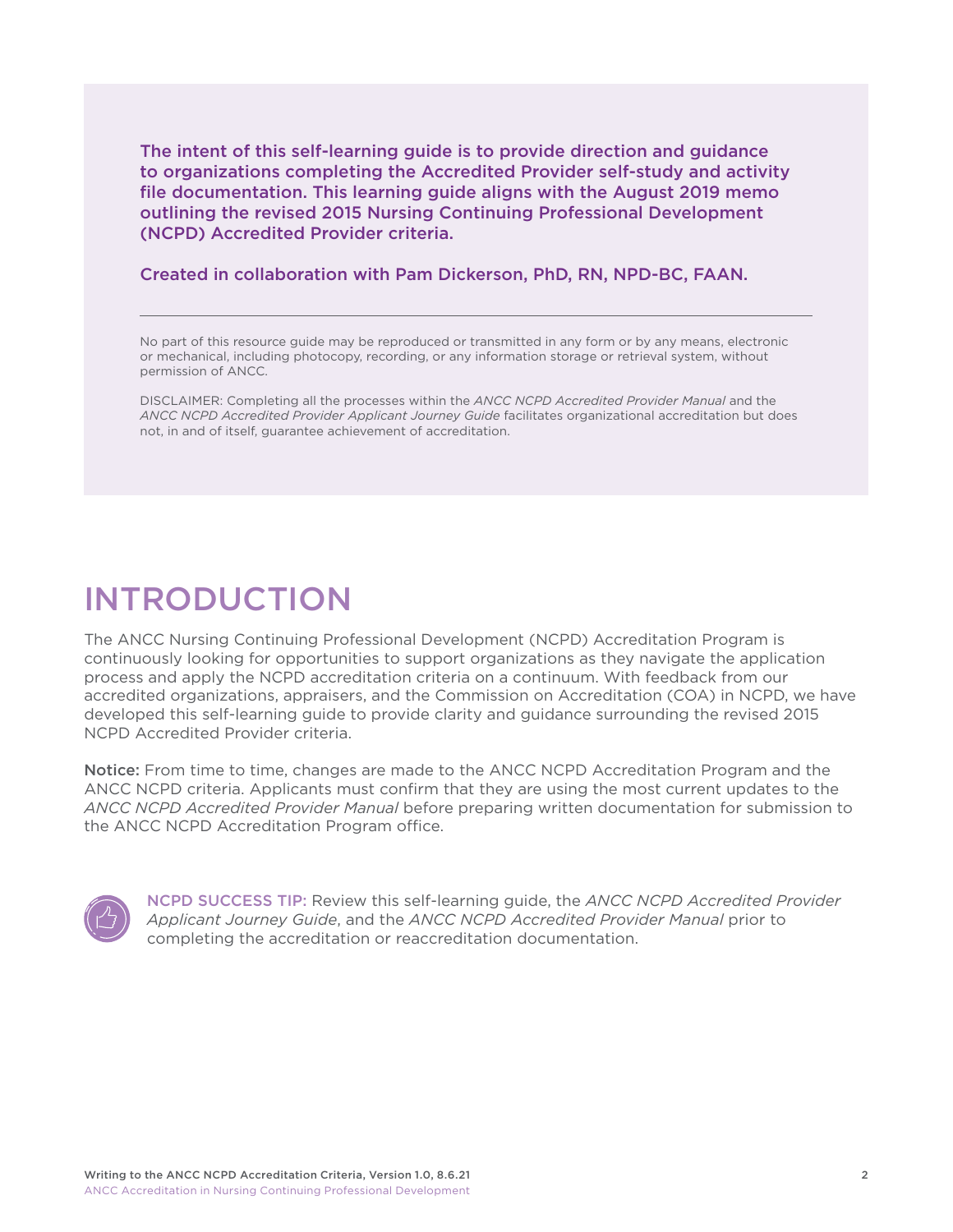# <span id="page-3-0"></span>SELF-STUDY CRITERION

The self-study document is a detailed overview of the structural capacity (SC), educational design process (EDP), and quality outcomes (QO) related to NCPD.

- $\triangleright$  A process description and example are required for each of the SC and EDP criterion.
- In the QO section, QO 1 requires a description and QO 2 and 3 require examples.
- $\blacktriangleright$  The process description should be in narrative format and should clearly describe how each criterion is met by the Provider Unit (PU) on an ongoing basis.
- $\triangleright$  The example should be a concise narrative of how the PU operationalized the criterion in one specific instance.

| Self-Study Guide Dos and Don'ts                                                                                              |                                                                                                                                  |  |
|------------------------------------------------------------------------------------------------------------------------------|----------------------------------------------------------------------------------------------------------------------------------|--|
| <b>DO<sub>S</sub></b>                                                                                                        | <b>DON'Ts</b>                                                                                                                    |  |
| Provide a clear process description followed<br>by a specific example where the criterion was<br>implemented.                | Provide extraneous materials including full-<br>text articles, full PowerPoint slides, and full<br>text organizational policies. |  |
| Use complete sentences in paragraph format.<br>(Organizations may use bullet points with a<br>complete thought or sentence.) | Provide process description and/or example<br>documentation in a bulleted format with<br>incomplete sentences.                   |  |
| Use data, graphs, and tables to supplement<br>the narratives, if appropriate, and to support<br>or amplify findings.         | Provide links to external websites or<br>documents.                                                                              |  |
| Upload the document in one single PDF book-<br>marked file that is no longer than 50 pages<br>with 10-12 pt. font.           | Provide a process description or example that<br>solely contains graphs or tables.                                               |  |

## Self-Study Guide Dos and Don'ts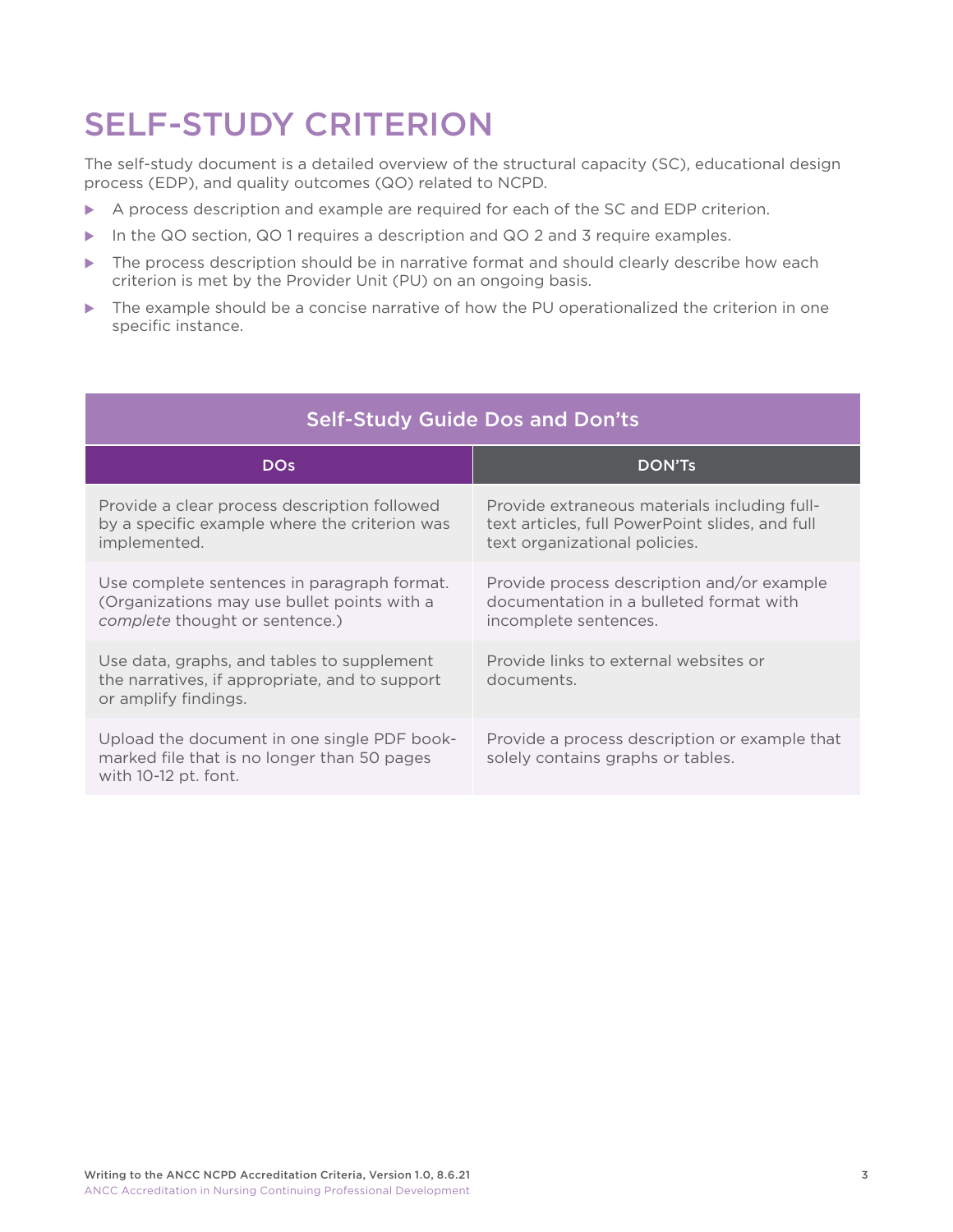### ORGANIZATIONAL OVERVIEW

The Organizational Overview provides a context for understanding the Provider Unit (PU) and its unique processes to ensure the ANCC criteria are utilized and maintained.

#### OO1 Executive Statement/High-Level Summary

 Submit an executive statement and/or high-level strategic summary of the Provider Unit (PU). This statement should be less than 1,000 words and include:

- $\triangleright$  Overall description on how the PU functions.
- $\blacktriangleright$  The mission of the PU as it relates to its NCPD offerings.
- $\blacktriangleright$  Impact the PU has on the organization and its learners.

 Note: With the revision to the 2015 criteria, organizations are no longer required to include the size, geographic range, target audience, content areas, and types of educational activities, but these components may be helpful in describing the mission an impact of the PU.

#### 002 Role Description

- a. Submit a list, including names and credentials, positions, and titles of the Accredited Provider Program Director and other Nurse Planners (NP), if any, in the Provider Unit.
	- $\blacktriangleright$  The credentials are an important component of this list as they ensure that the Accredited Provider Program Director and NPs have the necessary education to fulfil their roles.
- b. Submit position descriptions for the Accredited Provider Program Director and Nurse Planners (if any) in the Provider Unit.
	- $\blacktriangleright$  If the PU does not have NPs employed, the criterion does not require an organization to submit position descriptions for NPs. However, we do encourage the PU to create an NP position description in the event that the PU does hire an NP(s) in the future.

 Note: With the revision to the 2015 criteria, the Organizational Overview criterion no longer requires an organization chart, flowchart, or image that depicts the structure of the PU or organization.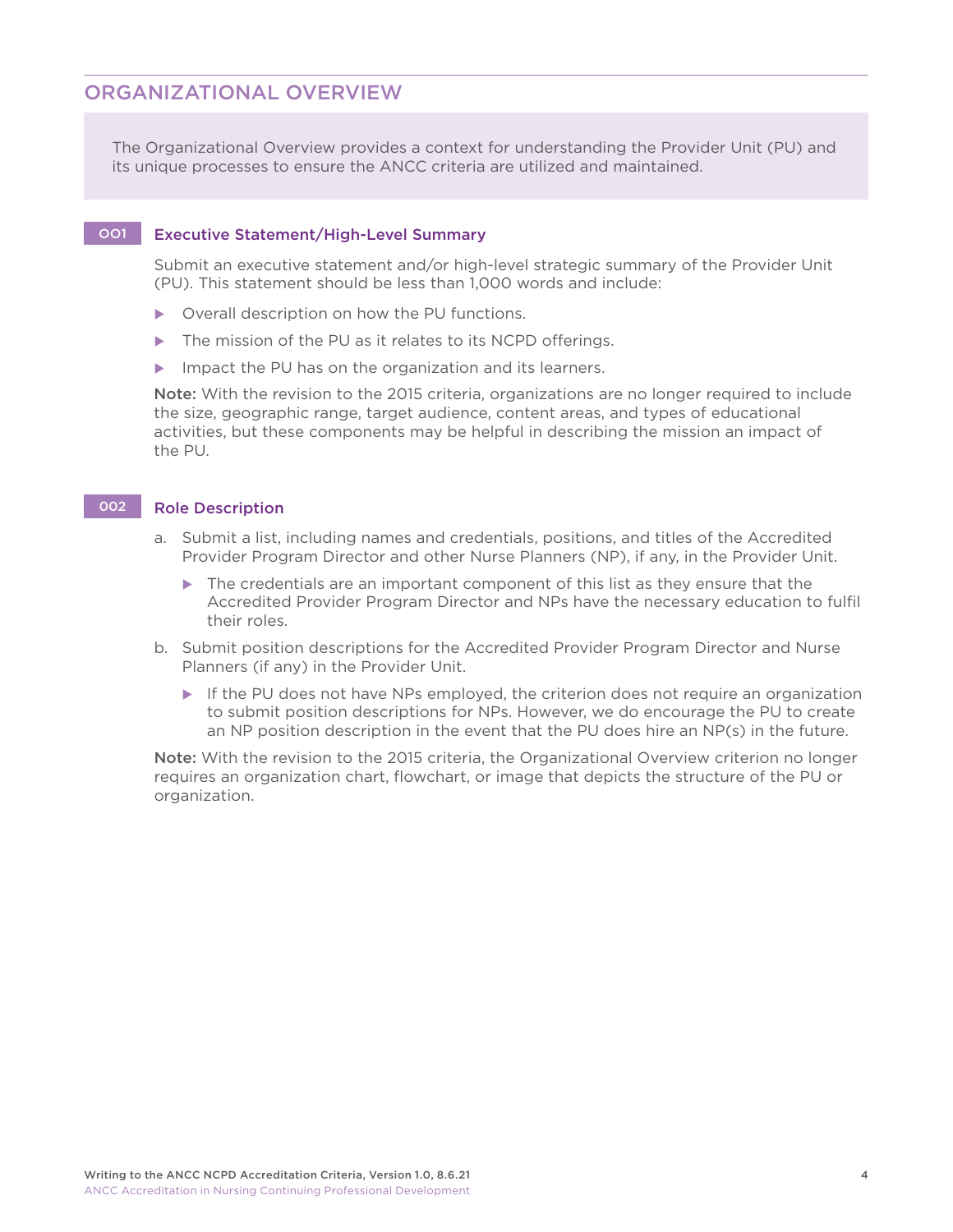### <span id="page-5-0"></span>STRUCTURAL CAPACITY

The SC portion of the self-study focuses on the commitment, accountability, and leadership of the Provider Unit (PU). The narratives and examples should demonstrate the Accredited Provider Program Director's commitment to learners needs, accountability for ensuring NPs are oriented and trained, and leadership of the PU throughout the development of NCPD.

- SC1 The Accredited Provider Program Director's commitment to learner needs, including how Provider Unit processes are revised based on **aggregate** data, which may include but are not limited to, individual educational activity evaluation results, stakeholder feedback (staff, volunteers), and learner/customer feedback.
	- $\triangleright$  This criterion is under structural capacity and therefore should include how the Accredited Provider Program Director uses aggregate data to make changes to the infrastructure of the PU to better meet learner needs.
	- $\blacktriangleright$  When creating this narrative, answer these questions:
		- Where and how does the Accredited Provider Program Director and PU obtain feedback from learners and other stakeholders?
		- What data does the Accredited Provider Program Director and PU use to learn about their learner needs related to the process of NCPD delivery (i.e., format, types of programs, registration, timing, evaluation methods, etc.)?
		- How has the Accredited Provider Program Director made changes to PU processes based on learner and/or stakeholder feedback?

Note: Aggregate data involves combining data from multiple evaluations or data sources. Therefore, the process and example for this criterion should not be related to one individual activity but the combination of multiple individual activity evaluations or multiple feedback sources.

SC2 How the Accredited Provider Program Director ensures that all Nurse Planners of the Provider Unit are appropriately oriented and trained to implement and adhere to the ANCC accreditation criteria.

This criterion narrative should include all components of training including orientation, monitoring for adherence, and updating NPs when there are additions or changes to ANCC criteria.

Note: If the PU does not employ NPs, the PU should still provide a narrative related to this criterion that highlights how the PU would orient, monitor, and update a new NP or how the PU trained the Accredited Provider Program Director to the organization and ensures continued adherence to criteria.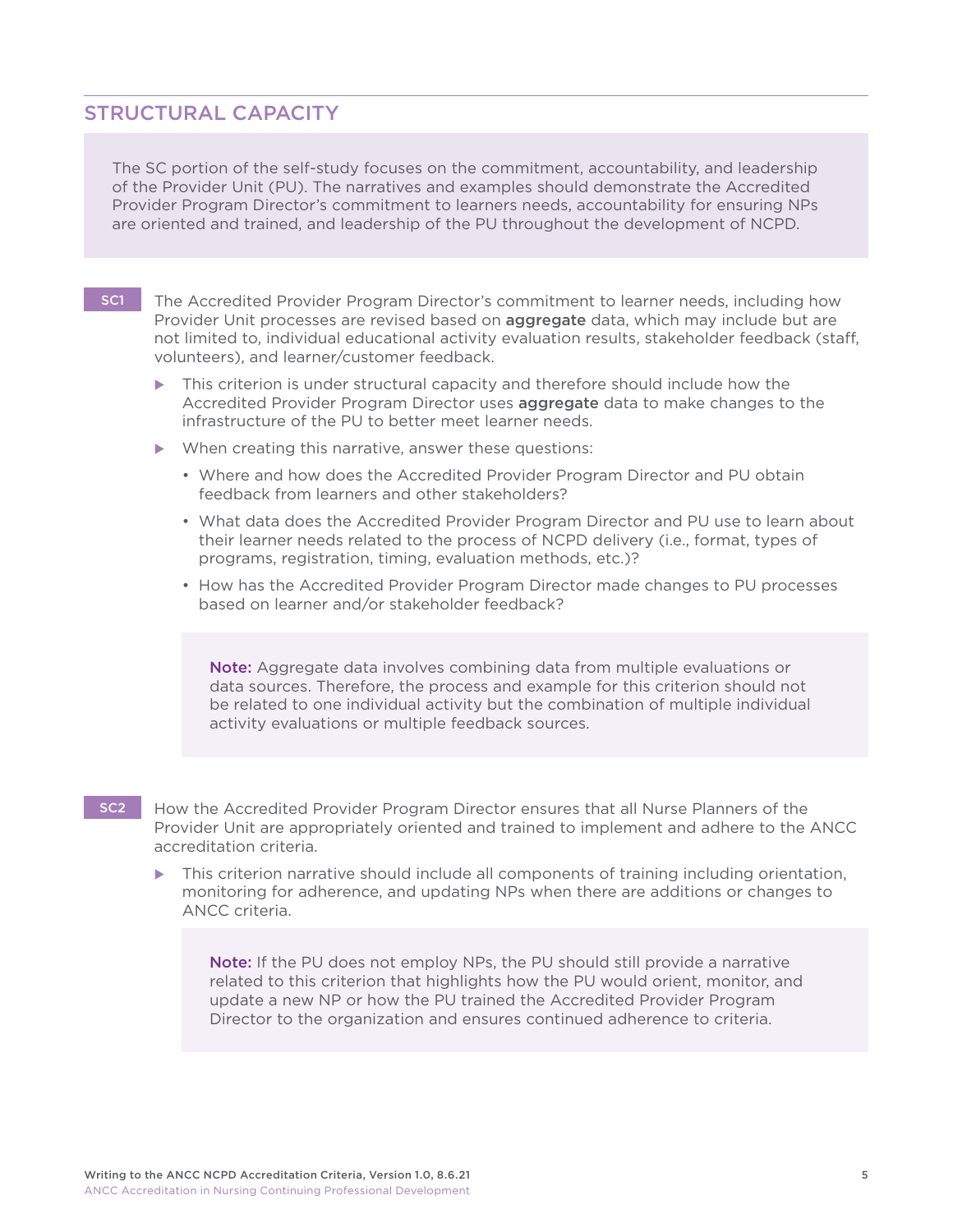- <span id="page-6-0"></span>SC3 How the Accredited Provider Program Director and/or Nurse Planner provides direction and guidance to individuals involved in planning, implementing, and evaluating CNE activities in compliance with ANCC accreditation criteria.
	- This criterion is related to other members of the planning committee or others involved with activities, not including the Accredited Provider Program Director or NPs. These members could include presenters, content experts, professional development assistants, marketing team, etc.
	- $\triangleright$  Discuss how these individuals are provided direction and guidance, and are updated on changes related to the ANCC criteria.
	- **Discuss how the Accredited Provider Program Director and NP ensure these individuals** understand and adhere to the ANCC criteria.
		- The NPs play a critical role in providing guidance and direction to these members independent of, or in tandem with, the Accredited Provider Program Director.

### EDUCATIONAL DESIGN PROCESS

The EDP portion of the self-study focuses on the assessment, planning, design, and evaluation of NCPD activities. The narratives and examples should demonstrate how the Provider Unit (PU) assesses learners' needs, plans an educational activity that is free of any conflict of interest, incorporates best available evidence, and effectively evaluates and modifies activities based on learner feedback.

- EDP1 The process used to identify a problem in practice or an opportunity for improvement (professional practice gap [PPG]).
	- The narrative should not simply include a list of evidence used to identify a problem. It should go a step further to discuss how the NP analyzes these resources to determine the existence of a PPG.
	- The narrative for this criterion should only focus on the process to identify a PPG. This response does not need to include the implementation and evaluation process.
- EDP2 How the Nurse Planner identifies the underlying educational needs (knowledge, skills, and/ or practice) that contribute to the PPG.
	- This criterion is focused on determining whether the educational activity should focus on a gap in knowledge, a gap in skill implementation, and/or a gap in practice. This ensures that subsequent activity design is appropriate to address learner needs and close the identified gap.
	- $\triangleright$  The underlying educational need can be combined (i.e., knowledge and skill).
	- Determining the underlying educational need is a strategic analysis completed by the NP and other key stakeholders to determine the root cause of the PPG and ensure that the focus of the educational activity meets that underlying need.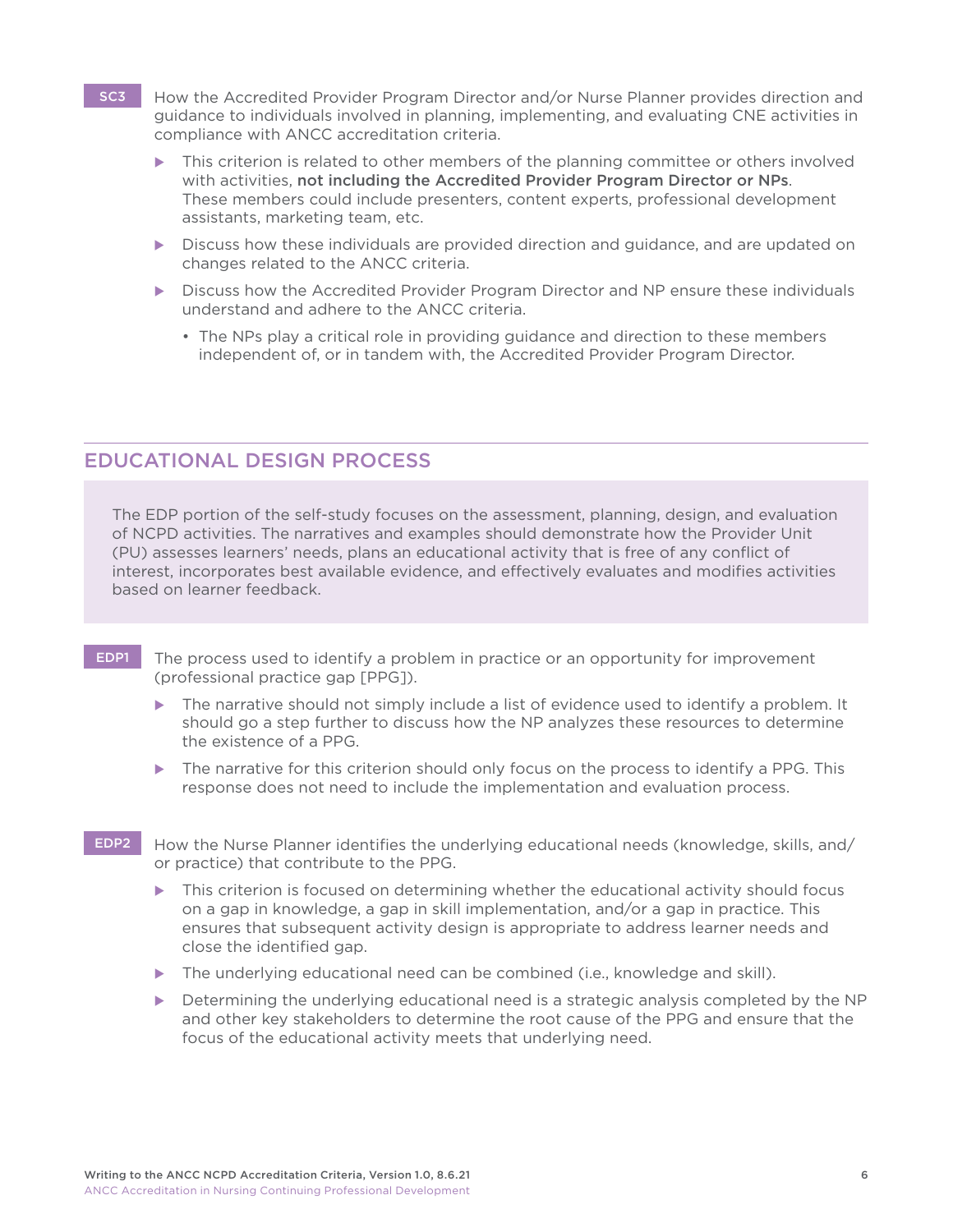- EDP3 How the Nurse Planner identifies and measures change in knowledge, skills, and/or practice of the target audience that are expected to occur as a result of participation in the educational activity.
	- This criterion is focused on the process used to select evaluation methods that will determine if the activity effectively achieved the desired learning outcomes.
	- $\blacktriangleright$  Question to be answered here:
		- How will I evaluate this activity as it relates to the PPG, underlying educational need and learning outcome(s) to measure impact or change?
	- $\triangleright$  The NP should identify evaluation methods that are consistent with the PPG, the underlying educational need, and learning outcomes.
	- The key here is alignment with the PPG, the underlying educational need, and the learner outcomes. If the PPG and the underlying educational need of an activity is knowledge, the outcome measure should be related to the learner's change or impact in knowledge.

Consideration: Although it is not required to determine the process for how outcomes will be evaluated in this criterion, it is a logical step to consider based on the PPG, the underlying educational need, and the identified learning outcomes when determining the evaluation methods. Of note, it is required to identify how educational activities will be evaluated in each activity file.

#### EDP4 The process for identification, mitigation, and disclosure of relevant financial relationships of all individuals who control the content of the continuing education activity.

Purpose of EDP4: The purpose of EDP4 is to ensure that educational activities are developed independent of control, influence, and bias by "ineligible companies" as defined in the Standards for Integrity and Independence in Accredited Continuing Education.

Key element that must be addressed in EDP4:

- $\triangleright$  The process of identifying relevant financial relationships with ineligible companies of all individuals in a position to control educational content within the last 24 months, if applicable. This should include the process used to identify relevant financial relationships with ineligible companies for the NPs as well.
- $\triangleright$  Tools used to mitigate the risk of commercial bias in the activity.
- $\blacktriangleright$  Strategies for mitigating relevant financial relationships with ineligible companies include:
	- Changing NPs for the activity if the intended NP has a relevant financial relationship;
	- Barring the individual with a relevant financial relationship from participating in all parts of the educational activity;
	- Revising the role of the individual with the relevant financial relationship so the relationship is no longer relevant to the educational activity;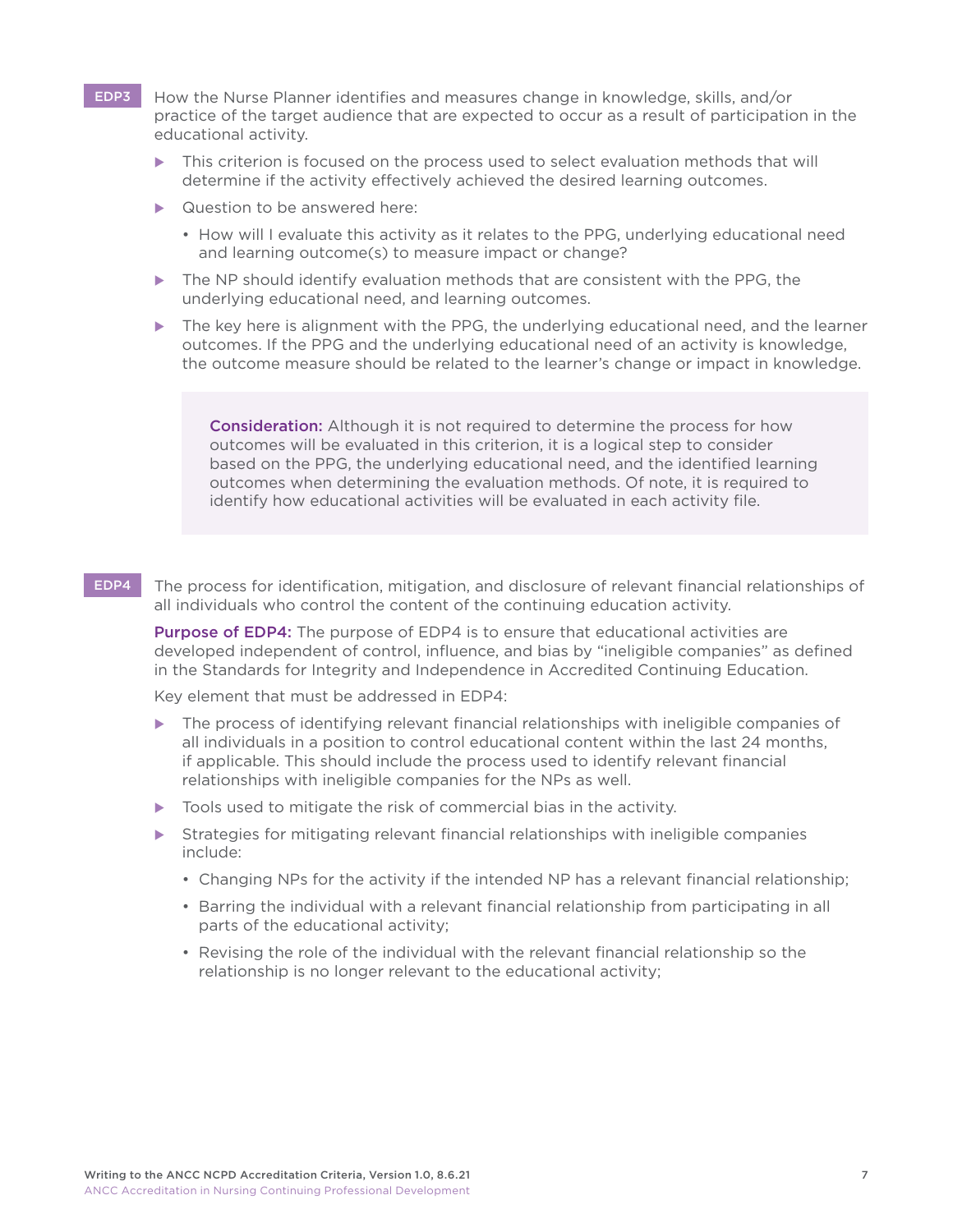- Pairing a planner with relevant financial relationships with another planner who does not have relevant financial relationships to facilitate development of fair and balanced content;
- Not awarding continuing education contact hours for a portion or all of the educational activity;
- Undertaking review of the educational activity by the NP and/or member of the planning committee to evaluate for potential bias, balance in presentation, evidencebased content, or other indicator of integrity, and absence of bias, AND monitoring the educational activity to evaluate for commercial bias in the presentation;
- Undertaking review of the educational activity by the NP and/or member of the planning committee to evaluate for potential bias, balance in presentation, evidencebased content, or other indicator of integrity, and absence of bias, AND reviewing participant feedback to evaluate for commercial bias in the activity;
- Undertaking review of the educational activity by a content reviewer (an independent individual who has not participated in planning the activity) to evaluate for potential bias, balance in presentation, evidence-based content, or other indicator of integrity, and absence of bias, AND monitoring the educational activity to evaluate for commercial bias in the presentation; and
- Undertaking review of the educational activity by a content reviewer to evaluate for potential bias, balance in presentation, evidence-based content, or other indicator of integrity, and absence of bias, AND reviewing participant feedback to evaluate for commercial bias in the activity.
- $\triangleright$  A description of the PU process that ensures appropriate disclosures are provided to learners prior to the start of the educational activity.



 Tip: While information other than relevant financial relationships is not to be included in EDP4, it is critical that the Accredited Provider Program Director and NPs understand the definition of financial relationships, ineligible companies, commercial support, and bias.

- Financial relationship: A financial relationships of any dollar amount are defined as relevant if the educational content is related to the business lines or products of the ineligible company.
- Ineligible company: Any entity whose primary business is producing, marketing, selling, reselling, or distributing health care products used by or on patients.
- Commercial support: Financial or in-kind contributions given by an ineligible company that are used to pay for all or part of the costs of a CNE activity. Providers of CS may not be providers or joint providers of an educational activity.
- Bias: Tendency or inclination to cause partiality, favoritism, or influence.

Note: It is recommended that new applicants and Provider Units review and familiarize themselves with the [Standards for Integrity and Independence in](https://www.accme.org/accreditation-rules/standards-for-integrity-independence-accredited-ce)  [Accredited Continuing Education \(https://www.aacme.org/accreditation-rules/](https://www.accme.org/accreditation-rules/standards-for-integrity-independence-accredited-ce) [standards-for-integrity-independence-accredited-ce\)](https://www.accme.org/accreditation-rules/standards-for-integrity-independence-accredited-ce).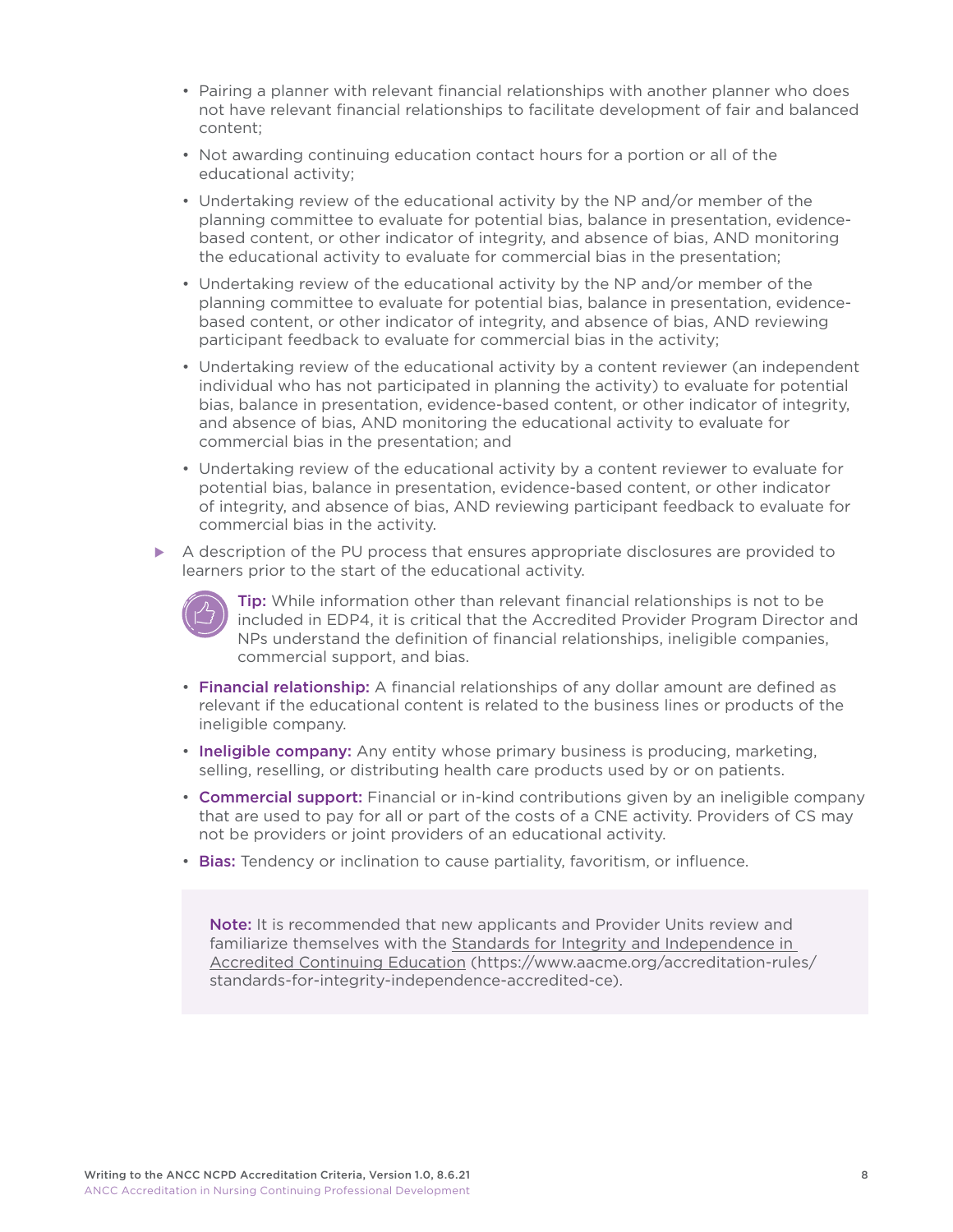<span id="page-9-0"></span>EDP5 How the content of the educational activity is developed based on best available current evidence (e.g., clinical guidelines, peer-reviewed journals, experts in the field) to foster achievement of desired outcomes.

- $\triangleright$  In this criterion, the PU should demonstrate how content is developed and how meaningful resources are selected that will aid in achieving the activity outcome.
- $\triangleright$  Organizations are responsible for determining what is best available evidence. ANCC does not define a time frame associated with the best available current evidence (i.e., 3-5 years).
- Industry standard is no less than 5-7 years except for seminal work that remains credible and relevant.
- $\blacktriangleright$  If there is a concern that the content is not based on best available evidence, a **content** reviewer can be utilized to ensure validity and integrity within the educational activity.
- **Content reviewer:** An individual selected to evaluate an educational activity during the planning process or after it has been planned but prior to delivery to learners for quality of content, bias, and any other aspects of the activity that may require evaluation.
- EDP6 How strategies to promote learning and actively engage learners are incorporated into educational activities.
	- $\blacktriangleright$  Learner engagement strategies are developed to keep learners involved in an educational activity to facilitate their achievement of the desired learning outcome.
	- $\blacktriangleright$  The engagement strategies should be tailored to the underlying educational need. For example, if the underlying educational need is skill, a learner engagement strategy could involve a hands-on skills practice or computer simulation.

Reminder: PowerPoint alone is not a learner engagement strategy. Keep in mind that this criterion focuses on learner engagement, not teaching methods.

- EDP7 How the summative evaluation data for an educational activity are used to analyze the outcomes of that activity and guide future activities.
	- In this criterion, the PU should demonstrate how the evaluation data is analyzed to determine whether the activity was effective and if the evaluation data can be used to guide future activities.

Reminder: It is not acceptable to simply collect and combine evaluation data from educational activities. This data is a valuable source of information that should be reviewed by the NP and planning committee to close the loop in the EDP.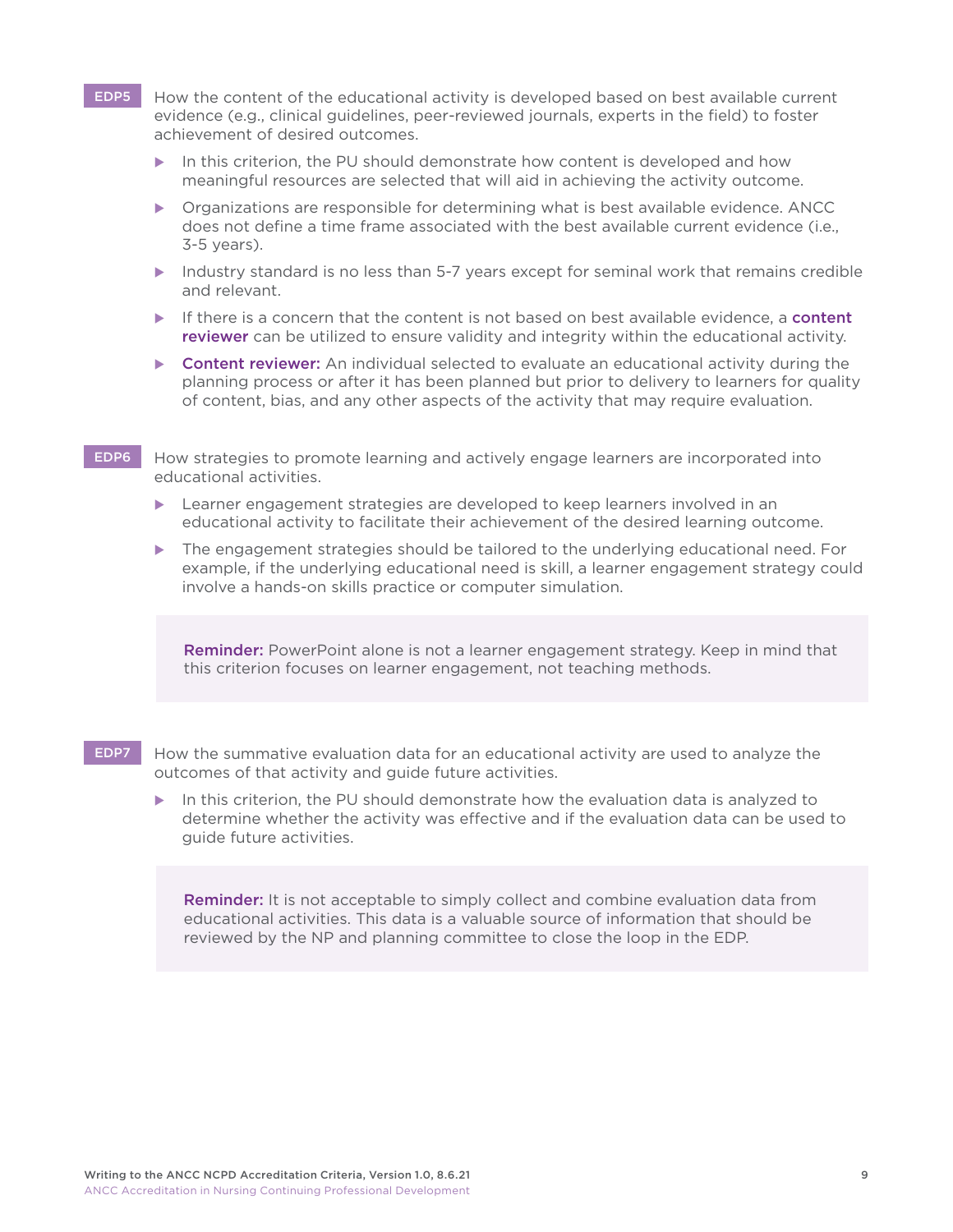### QUALITY OUTCOMES

The QO section of the self-study highlights the overall effectiveness of the Provider Unit (PU) in analyzing its structure, processes, and outcomes to continually improve quality of educational activities and contribute to the strategic goals of the organization in which the PU operates.

Note: In this criterion domain, QO1 is the description, and QO2 and 3 are the examples.



**QO1** The process used for evaluating the overall effectiveness of the Provider Unit in carrying out its work as a provider of NCPD.

- $\triangleright$  The narrative for this criterion should include the process that the PU uses to determine if it is meeting learner needs and achieving expected goals or outcomes for the PU. The narrative may include:
	- How often the PU evaluates effectiveness.
	- What resources are used to measure effectiveness including:
		- Hard data (patient satisfaction surveys, aggregate evaluation data, human resource or budget data, etc.)
		- Comments from learners or discussion with key stakeholders.
- **Democe data is identified, demonstrate how the Accredited Provider Program Director and** PU evaluate the data to isolate an opportunity for improvement.
- $\triangleright$  This criterion is related to overall PU effectiveness and should not be related to one individual activity.
- QO2(A) Identify at least one quality outcome the Provider Unit has established and worked to achieve over the past 12 months to improve PU operations. Identify the metrics used to measure success in achieving that outcome.
	- $\triangleright$  The outcome developed in this criterion should be related to overall PU operations and not to a specific educational activity.
	- $\triangleright$  The outcome should be created in alignment with the PU strategic goals and should be thoughtful and impactful to the PU.
	- The outcome should be written in a measurable format.
		- It is not required, but it may be helpful to use the SMART format to develop this outcome.
		- SMART outcomes are Specific, Measurable, Achievable, Relevant, and Time-Bound.

 Example: The PU will increase its online enduring educational offerings by 20% by January 1, 2021. Note: This is a generic example and may not be an impactful, meaningful goal for many PUs.

**Reminder:** Do not overcomplicate this criterion. The criterion is asking for a one sentence measurable outcome.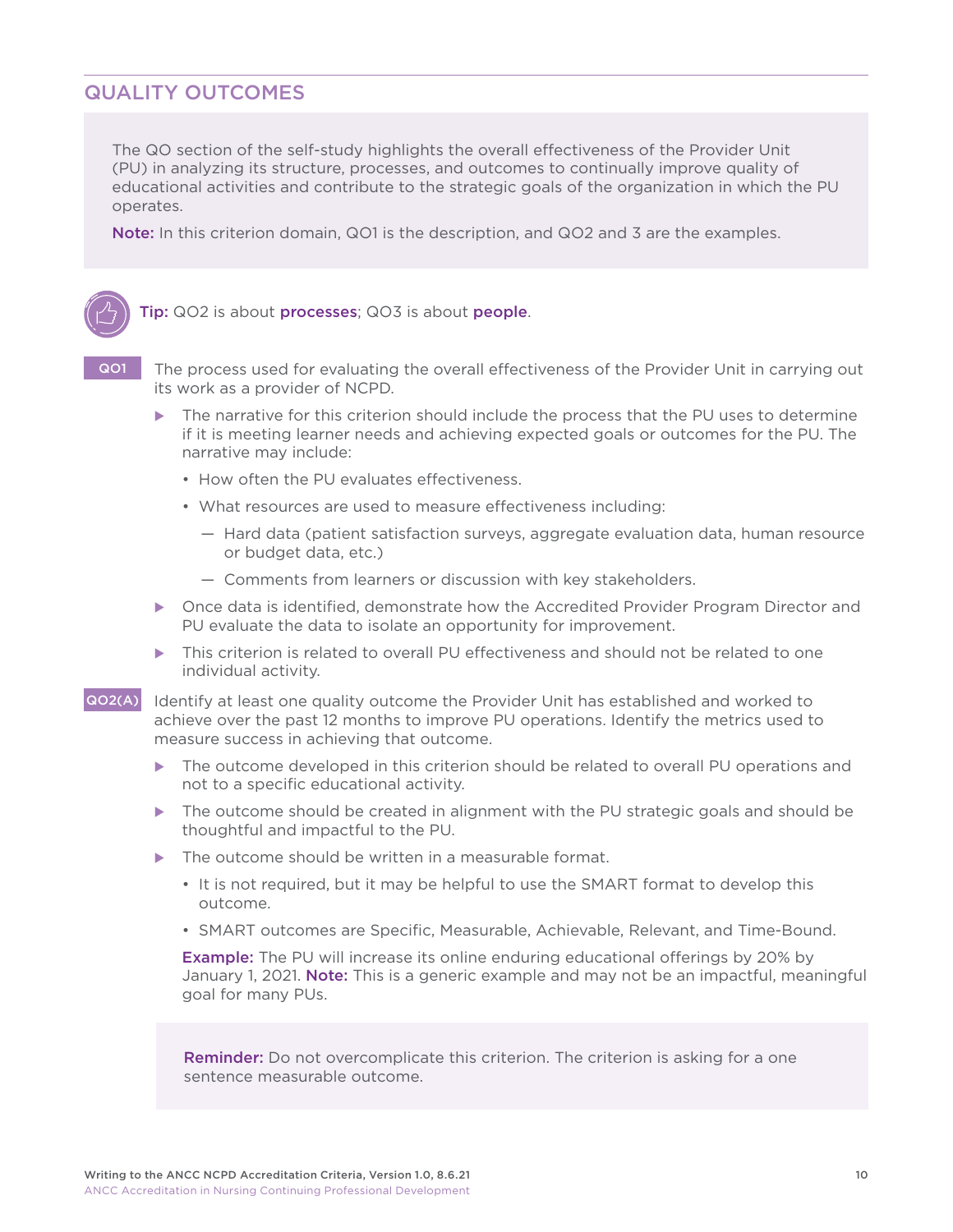- <span id="page-11-0"></span>QO2(B) Using one of the quality outcomes identified in QO2a, explain how the most recent evaluation process (QO1) resulted in the development and/or improvement of an identified outcome for Provider Unit operations, including how that outcome was measured and analyzed.
	- $\triangleright$  The narrative for this criterion should include a discussion of why the organization identified this quality outcome goal as a result of the evaluation plan (QO 1) and the strategies used by the Provider Unit (PU) to achieve this goal. This narrative should also describe how the outcome was measured and whether the goal was achieved.

Note: It is not a requirement that the PU meet its established outcome. If the PU does not meet the outcome, a discussion around how it will adjust to meet the outcome or adjust the outcome in the future should be included.

#### QO3(A) Identify at least one quality outcome the PU has established and worked to achieve over the past 12 months to improve the professional development of nurses. Identify the metrics used to measure success in achieving that outcome.

- This narrative should discuss how the PU developed a measurable outcome to improve professional development of nurses. This outcome should be about the PU's impact on the people and not about operational changes.
- $\triangleright$  The outcome should be constructed in a measurable format similar to the outcome documented in QO2(A).

**Reminder:** Do not overcomplicate this criterion. The criterion is asking for a one sentence measurable outcome.

- QO3(B) Using one of the outcomes identified in QO3(A), explain how the most recent evaluation process (QO1) resulted in the development and/or improvement of an identified outcome to improve the professional development of nurses, including how that outcome was measured and analyzed.
	- $\triangleright$  Similar to QO2(B), this narrative should include a discussion of why the organization identified this quality outcome and discuss the strategies used to achieve this goal. The narrative should describe how the outcome was measured and whether the goal was achieved.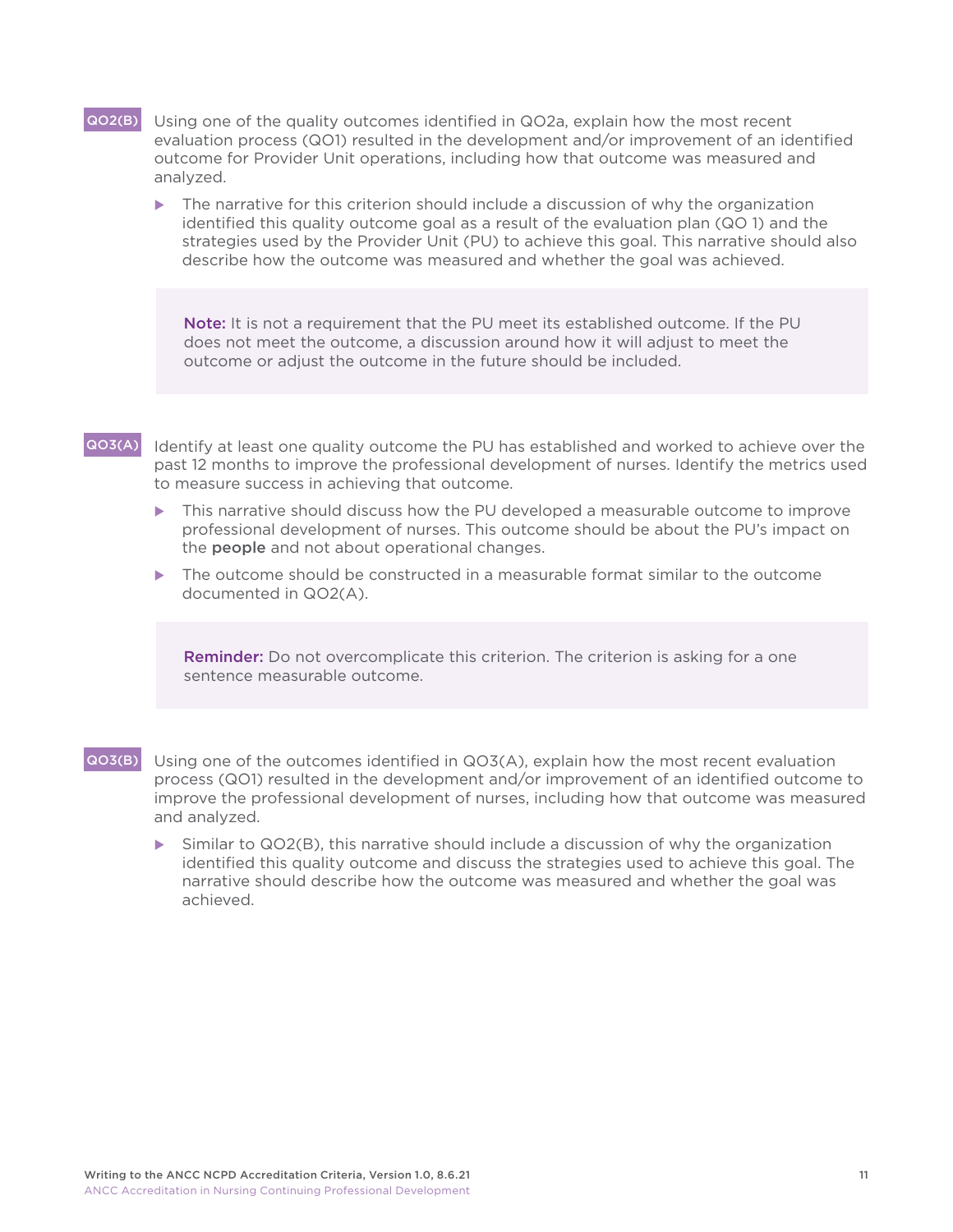# <span id="page-12-0"></span>ACTIVITY FILE DOCUMENTATION

When completing activity file documentation, it is important that the NP recognizes that activity file documentation is more than filling in required boxes. The planning of an educational activity should be deliberate and thoughtful. The NP should demonstrate consistency and congruency throughout the activity file. The planning should be completed with a backward planning approach where the outcome of the educational activity is identified early in the planning process and steps are taken to design the activity to meet the identified outcomes.

Completing regular quality audits will help the PU determine if all the components of the required documentation are not only present but adhere to, and comply with, the ANCC criteria.

| <b>Activity File Submission Dos and Don'ts</b>                                                                                                                          |                                                                                                        |  |
|-------------------------------------------------------------------------------------------------------------------------------------------------------------------------|--------------------------------------------------------------------------------------------------------|--|
| <b>DOs</b>                                                                                                                                                              | <b>DON'TS</b>                                                                                          |  |
| Upload the document in one single PDF<br>bookmarked file with 10-12 pt. font.                                                                                           | Upload a document using Microsoft Word or<br>upload a document with missing or incorrect<br>bookmarks. |  |
| Ensure consistency throughout the document.                                                                                                                             | Provide links to external websites or<br>documents.                                                    |  |
| Provide a single slide from the PowerPoint<br>presentation to demonstrate how the<br>disclosure to learners was presented, if<br>disclosure was done in a slide format. | Provide the PowerPoint slides for the entire<br>educational activity presentation.                     |  |
| Provide a summative evaluation that includes<br>a discussion on whether the desired outcome<br>was met and how the data was used to guide<br>future activities.         | Provide raw data and every completed<br>evaluation form from learners in the<br>summative evaluation   |  |

#### Writing to the ANCC NCPD Accreditation Criteria, Version 1.0, 8.6.21 12 ANCC Accreditation in Nursing Continuing Professional Development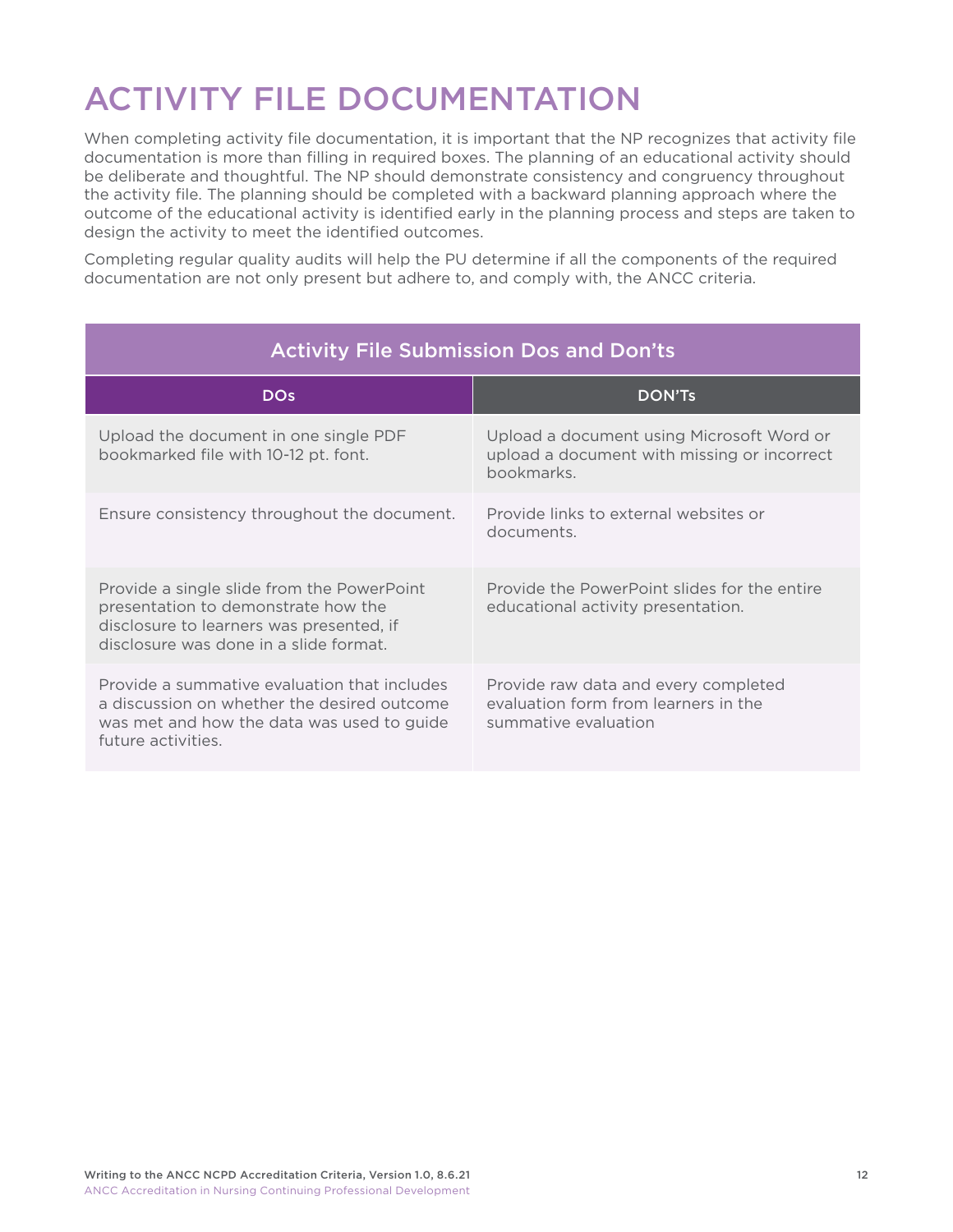# <span id="page-13-0"></span>TYPE OF ACTIVITY FORMAT

Provider-directed, provider-paced: Activities that are controlled by the provider and in which the provider determines the learning outcome, selects content, and choses strategies to facilitate learning and evaluation.

 $\blacktriangleright$  Examples include live activities and live webinars.

Provider-directed, learner-paced: Activities where the provider determines the learning outcome, selects content, and choses strategies to facilitate learning and evaluation. The learners determine the pace at which they engage in the learning activity.

 $\blacktriangleright$  Examples include print articles, online courses, e-books, and self-learning modules.

Learner-directed, learner-paced: With guidance from an NP, an individual learner identifies their own learning needs, formulates outcomes, identifies resources, and choses strategies to facilitate learning and evaluation. The learner also determines the pace in which they complete the educational activity.

Example includes learners designing, implementing, and evaluating their own educational activity in collaboration with the NP.

Live: Live activities can be in person or web-based and have no expiration date. The provider is expected to periodically evaluate repeated live activities to determine if the practice gap still exists and ensure the underlying educational need remains applicable to the target audience. Content should be evaluated regularly to ensure it is the most current evidence. Live activities may be repurposed into enduring activities. If they are repurposed, they will need to have an expiration date. The NP will also need to consider learner engagement and evaluation strategies that might be different with the transition from live to enduring formats.

Enduring: Enduring material is provider-directed and learner-paced. Enduring materials should have an expiration date based on the content of the material. Providers must review content of an enduring material at least every three years or more frequently if there are new developments in the content field.

Blended: Blended activities involve a "live" component in combination with a provider-directed, learner-paced component. The learner-paced component can be an integral part of the blended activity or can exist on its own as enduring material.

- Example A: An article on a particular skill is available to learners as enduring material. They can access the content at any time, independent of any other learning experience. However, for those who are required to demonstrate skill performance as part of a competency assessment, the article must be read prior to the learner arriving to perform a skills demonstration. Learners can earn contact hours for either the enduring material completion or the skills performance, or both.
- **Example B:** An article is provided for learners to read in preparation for a journal club meeting. The article is only available as a pre-read for those participating in the journal club and is not available as enduring material after the journal club meeting. Learners earn contact hours for reading the article and participating in the discussion.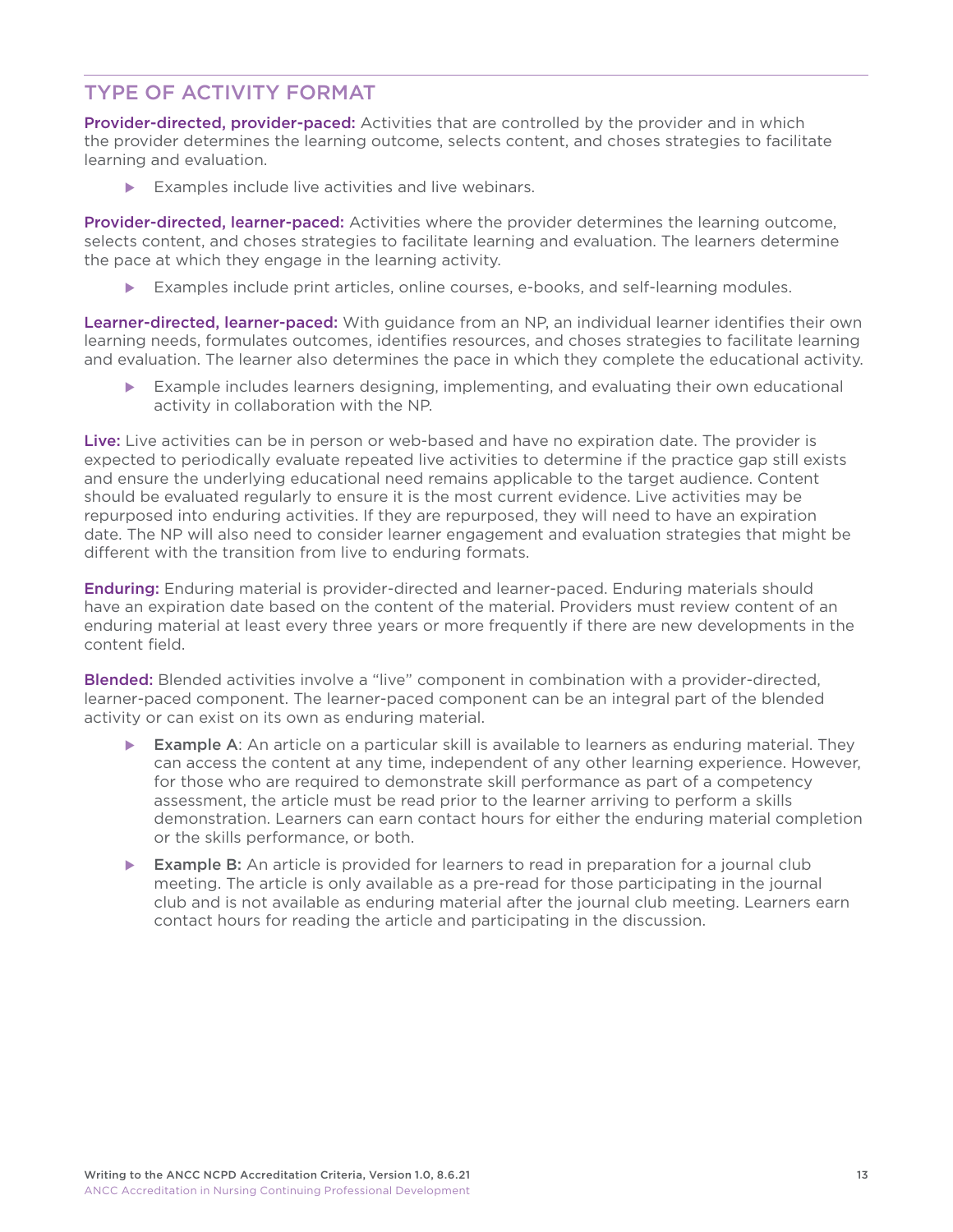# DATE OF ACTIVITY

Live: Must include the date first offered and the subsequent offering dates if applicable.

Note: Activity documentation is completed PRIOR to the first time an activity is offered. A new file does not have to be created for repeats of the activity, but dates of changes, and rationale for changes, must be documented.

**Enduring:** Must include the date first offered and the expiration date.

- Expiration date can be no greater than three years after the first offered date.
- $\triangleright$  Contact hours cannot be awarded after the expiration date unless the activity content is reviewed and determined to still be relevant to the identified gap, underlying educational need, and learner outcome.

### ACTIVITY FILE COMPONENTS

Description of the professional practice gap (PPG):

- Provide a brief description of the problem or opportunity for improvement this activity is designed to address for your learners.
- $\blacktriangleright$  What is the problem or opportunity that needs to be addressed by this activity?
	- This can be a one-sentence response that includes what the specific problem or opportunity is.
- **Example:** Cardiac ICU nurses are not aware of new evidence-based treatment options for patients with congestive heart failure (CHF).



Tip: Although not required to include the target audience in the PPG statement, it is important to consider the target audience when investigating the problem or opportunity and determining the gap. This helps ensure the gap is specific to the problem or opportunity the education is targeting.

#### 2 Evidence that validates the professional practice gap (PPG):

- Why do learners need this education? What data supports the need for this educational intervention?
- The evidence statement should include the NP/planning committee's analysis of the data, not just the data sources.
- $\triangleright$  Data can come from a number of sources including:
	- Survey data from stakeholders, target audience, subject matter experts
	- Input from stakeholders (learners, managers, health care team)
	- Evidence from quality studies and/or performance improvement activities to identify opportunities for improvement
	- Evaluation date from previous activities
	- Trends in literature
	- Direct observation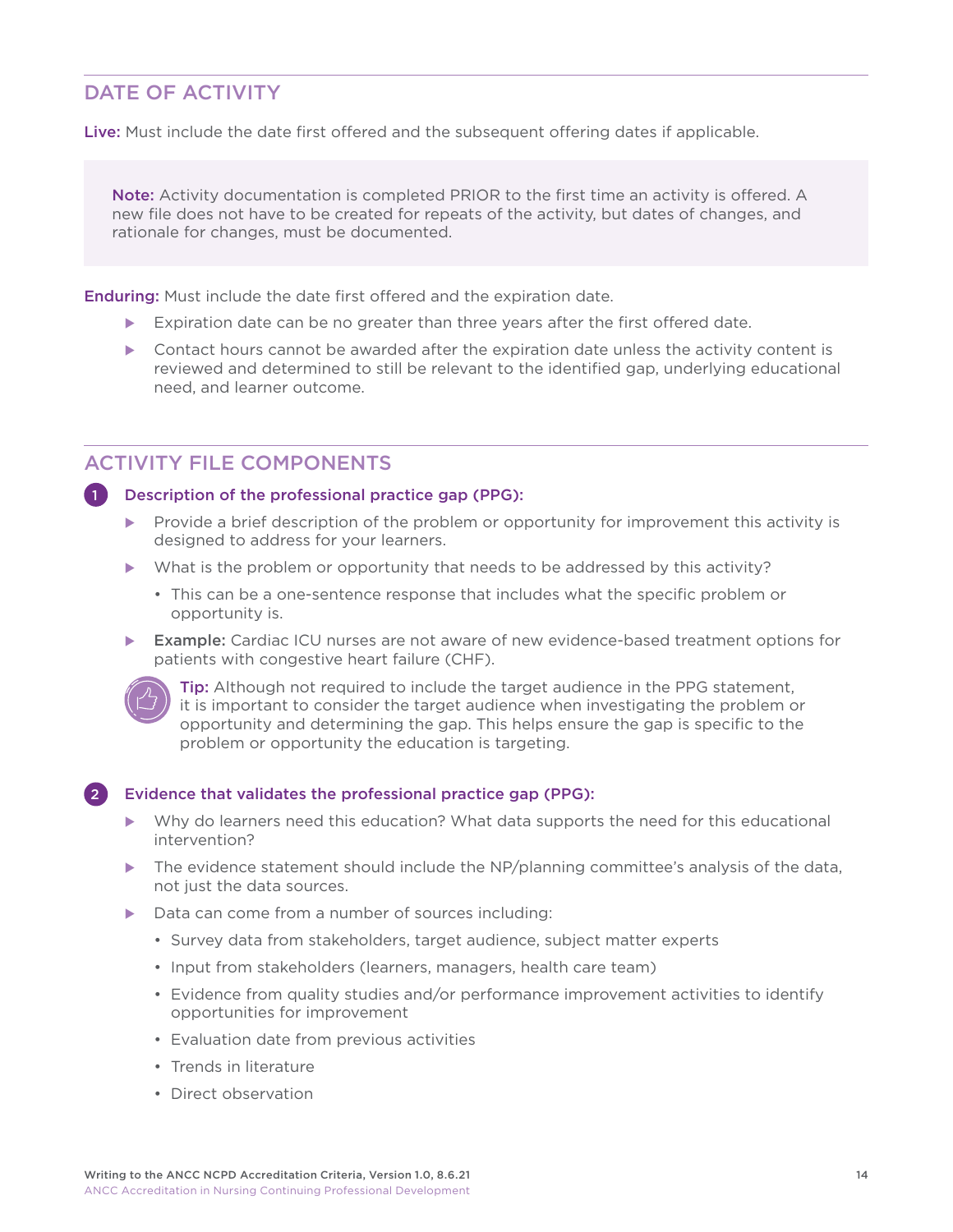Note: Only identifying a "need" or "request" here is not an adequate response to support evidence that validates a PPG.

 Reminder: Make sure the data source is related to the activity and target audience. For example: If the data source is an educational needs assessment for respiratory therapists, it may not be relevant data to support a nursing educational activity.

#### 3 Education need that underlies the professional practice gap (PPG):

- $\blacktriangleright$  Why do learners need this education?
	- Is it something that they don't know (knowledge).
	- Is it something that they don't know how to do (skill).
	- Is it something that they cannot implement into practice (practice).



 Tip: This can be a simple one-word response of knowledge, skill, or practice, but should be supported by the PPG, the evidence to support the PPG, and desired outcome. The underlying educational need should align with the PPG.

#### 4 Description of target audience:

- $\blacktriangleright$  Who needs this education?
	- Analyzing the PPG and the evidence to support the PPG should help to determine the target audience.

Reminder: The target audience must include registered nurses but may include other members of the health care team.



#### 5 Desired learning outcomes:

- $\blacktriangleright$  What is the measurable goal or outcome that this activity set out to achieve?
- What will be measured when the learner completes the activity?
- The learning outcome statement needs to be written in measurable terms and should include the outcome and the metric that the outcome is measured by.
- The learning outcome must tie to the professional practice gap and the underlying educational need. If the underlying need is knowledge, the outcome should be related to measuring a change in the learner's knowledge, etc.
- $\blacktriangleright$  Please note that the measurable learning outcome is not a list of objectives.
- $\triangleright$  A long-term change may be the ultimate goal of the activity (e.g., a decrease in falls). However, this learning outcome should relate to the measurable change that occurs at the end of the educational activity and not weeks, months, or years later.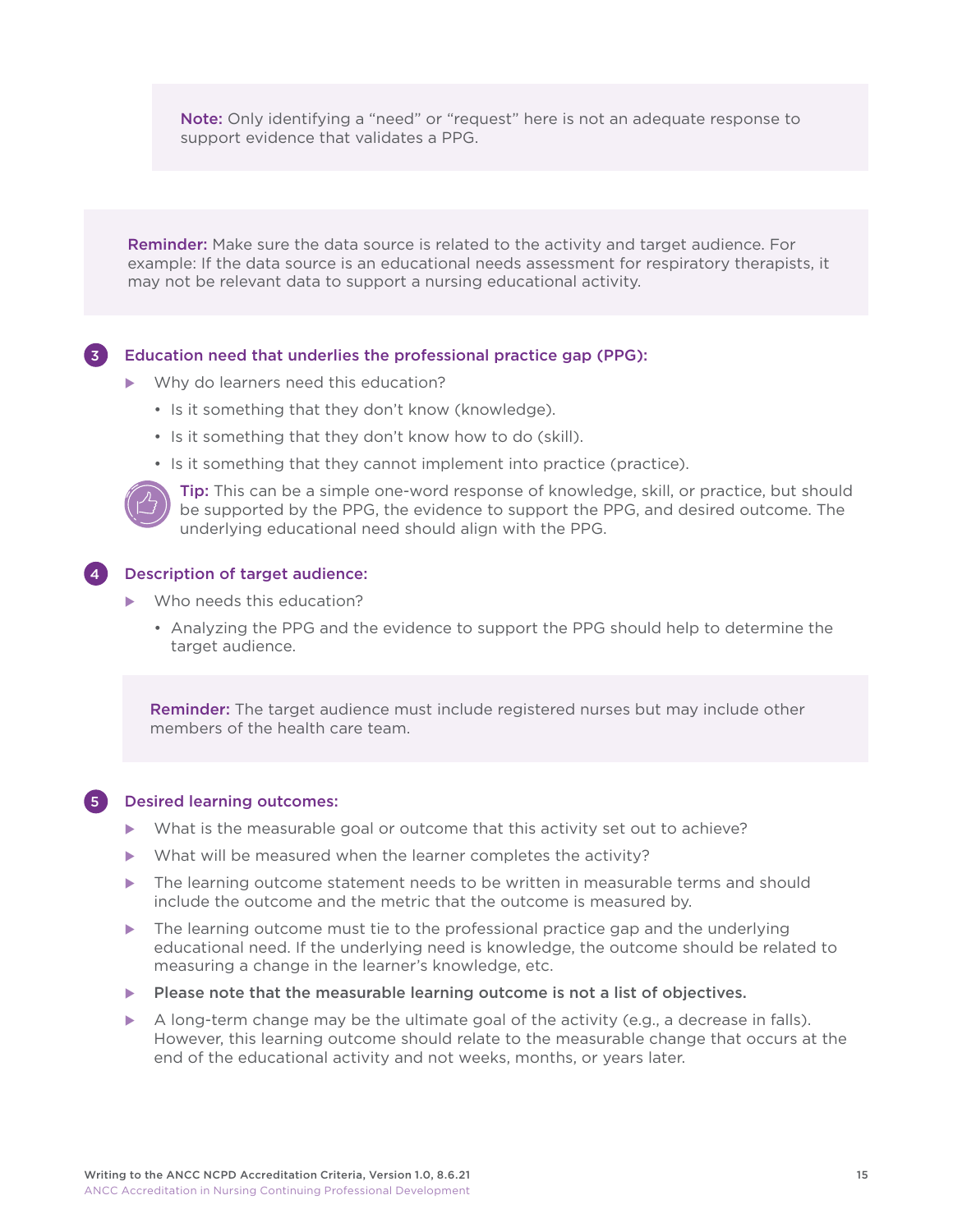**Example:** At the end of the activity, 100% of leaners will successfully complete a return demonstration of peripheral IV placement on a mannequin in the simulation lab using the new IV materials. The underlying educational need for this activity is skill and the learning outcome demonstrates an improvement in skill and a metric of 100% demonstrating.

Note: Outcomes are different from objectives. Please review the Outcomes vs Objectives section of this guide.

#### 6 Description of evaluation method:

- What data will be collected to determine whether the learners achieved the desired outcome?
- The evaluation method needs to align with the outcome and underlying educational need. If the underlying educational need is skill, the evaluation method should demonstrate a change or impact in skill.



 Tip: An evaluation form is not required. The description of the evaluation method should discuss how the evaluation data is obtained and analyzed and should clearly describe the data being collected. For example, do not simply state that an evaluation form will be completed, go into detail on what types of questions are being asked on the evaluation form.

- $\blacktriangleright$  Example A: The evaluation form will ask learners three questions related to their knowledge of best practices in caring for CHF patients.
- **Example B:** At the end of the workshop, each participant will be asked to share one new or reinforced point related to evidence-based care for patients with CHF.

#### Examples of short-term evaluation options:

- Self-report of learner(s) intent to change practice
- Active participation in learning activity
- Post-test (knowledge)
- Return demonstration (e.g., skill when simulated, practice when observed in practice)
- Case study analysis
- Role play

#### Examples of long-term evaluation options:

- Self-reported change in practice over a period of time
- Change in quality outcome measure (e.g., recruitment and retention data, patient safety data)
- Return on investment (ROI)
- Observation of performance (at a predetermined point in time after post activity)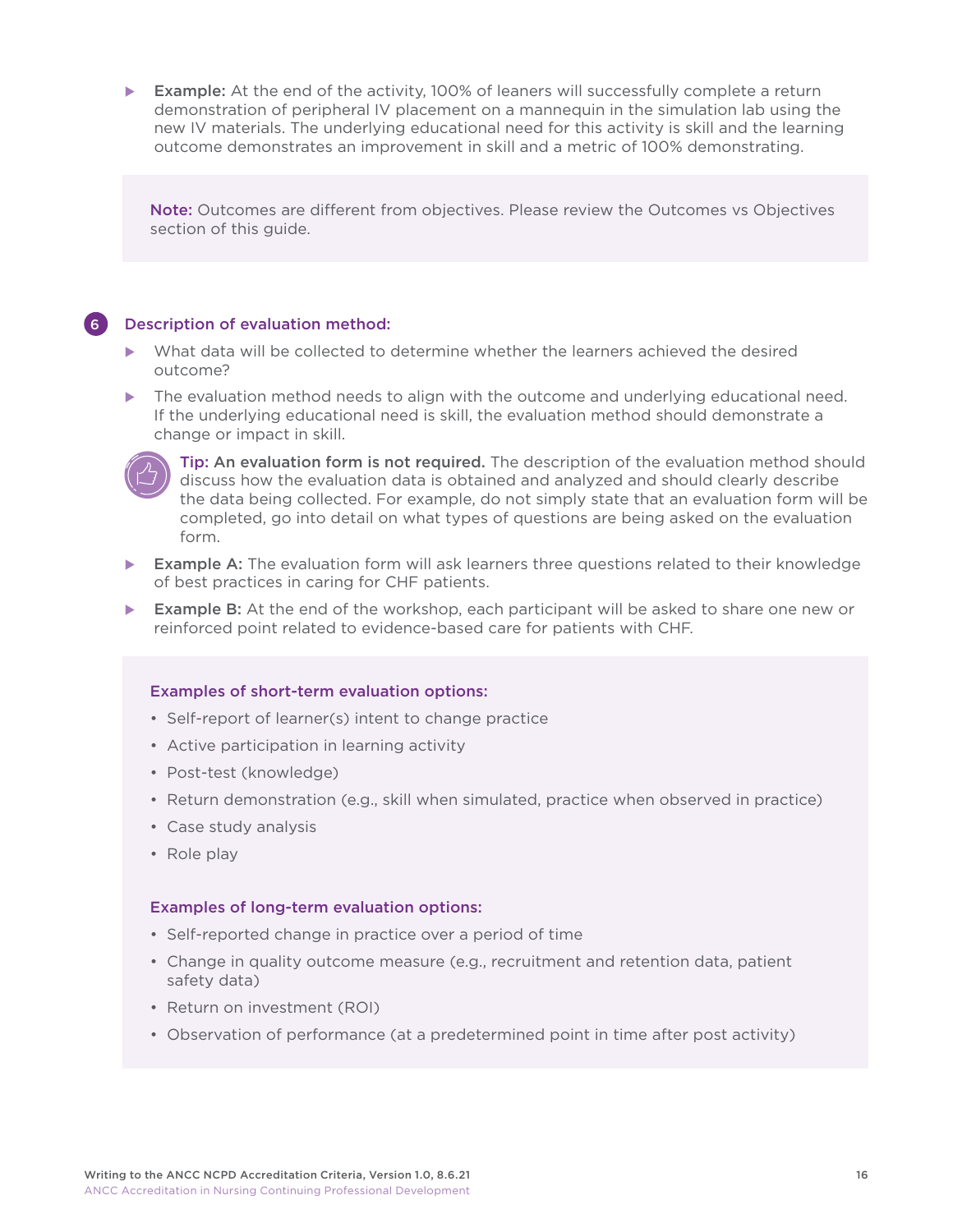#### Description of evidence-based content with supporting references or resources:

 Reminder: This criterion has two parts: 1) The description of the evidence-based content and 2) supporting references.

- Description of evidence-based content can be presented in various formats, such as an educational planning table, an outline format, an abstract, an itemized agenda, or a narrative response.
- $\triangleright$  For a conference, an abstract can include a description of how the overall content facilitates learner achievement of the expected outcome for the conference. Detailed information about sessions, and individual session outcomes, are not required.
- The supporting references should include the best available evidence that appropriately supports the outcome of the educational activity.
- Industry standard is for references and resources that have been developed and/or published within the last 5-7 years.



 Tip: It is not required that references be provided in APA format, however references should include adequate detail to ensure the information referenced can be located (i.e. page number, standard number).

#### Examples of supporting evidence-based references or resources:

- Information available from an organization/website
	- Organization/website must use current available evidence within past 5-7 years as resource for readers; may be published or unpublished content
	- Examples: Agency for Healthcare Research and Quality, Centers for Disease Control, National Institutes of Health
- Information available through peer-reviewed journal/resource (reference(s) should be within past 5-7 years)
- Clinical guidelines
	- Example: www.guidelines.gov
- Expert resource (individual, organization, educational institution, book, article, website)
- Textbook reference

#### 8 Learner engagement strategies:

Note: This section is about learner engagement, not teaching methods.

- $\blacktriangleright$  Learner engagement strategies must be congruent with activity format and the underlying educational needs identified above (knowledge, skill, and/or practice).
- The learner engagement strategies can be provided in an educational activity table, in a list, or in a narrative format.
- $\blacktriangleright$  Learner engagement strategies should be developed by the NP and planning committee, in collaboration with the speaker(s).
- Strategies should be realistic for the activity type. For example, if the activity is presented as a live webinar and then transitions to a recorded enduring material, the learner engagement strategy should address both methods of delivery.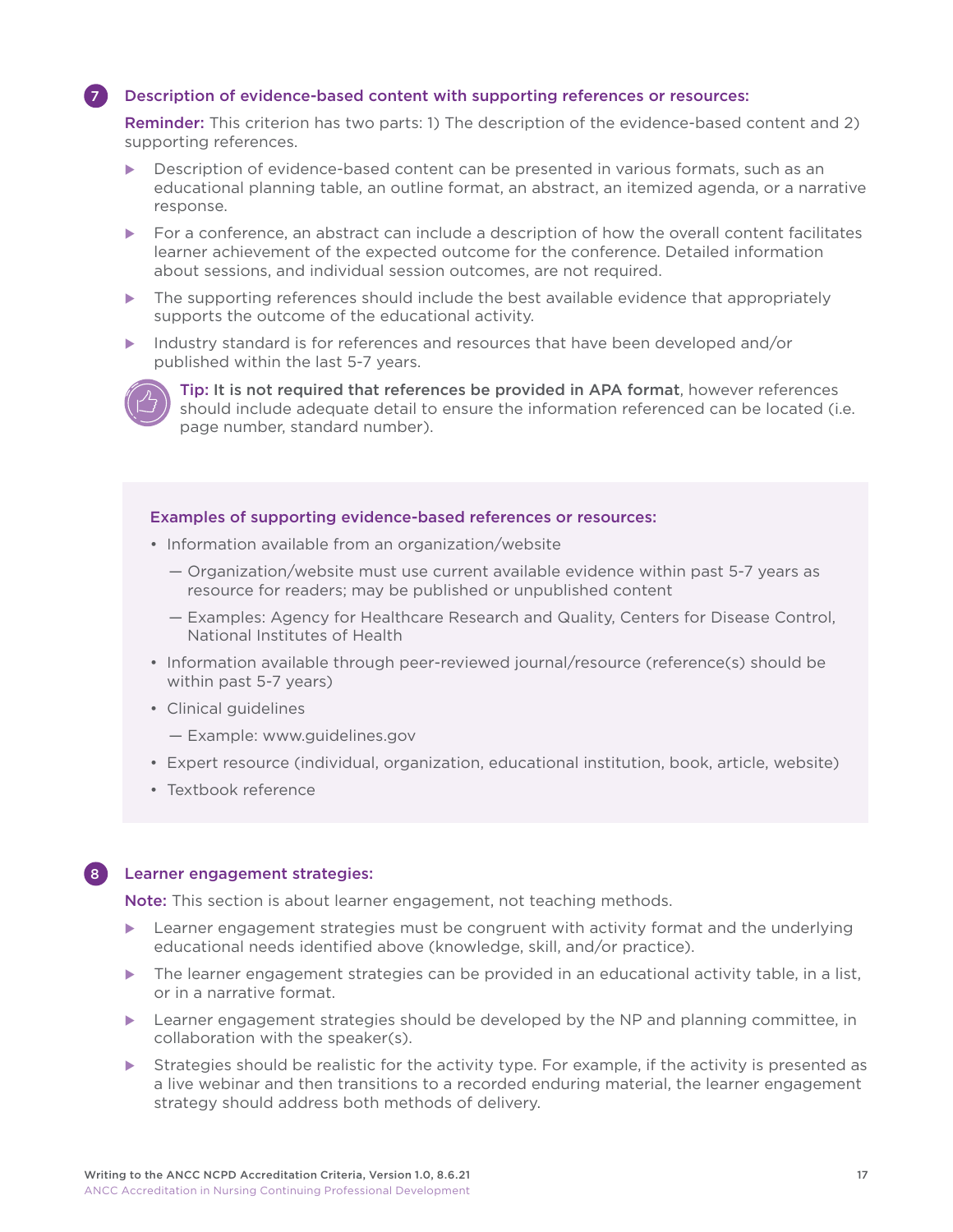#### Examples of learner engagement strategies:

- Integrating opportunities for dialogue or question/answer
- Including time for self-check or reflection or discussion groups
- Analyzing case studies or peer review
- Think, pair share
- Providing opportunities for problem-based learning

#### 9 Number of contact hours awarded AND calculation method:

- The number of contact hours awarded for an educational activity needs to be logical and defensible.
- There is not a minimum or maximum number of contact hours allowed.
- Pre-work, such as that described in the definition of blended learning above, can be included in the calculation of contact hours.

 $\blacktriangleright$  Live activities:

- Live activities or recorded webinars should provide contact hours based on time with 60 minutes of educational activity equal to one contact hour.
- For an activity of less than three hours, stating start-end times or providing times for each segment of the activity are acceptable options.
- If a live activity is greater than three hours, an agenda must be provided that contains time frames for each component of the activity.
- Time for breaks, meals, and introductions (that do not include educational content (e.g., overview of the content, identification of expected outcome) should not be included in the calculation for total contact hours.

#### $\blacktriangleright$  Enduring materials:

- Calculation for enduring materials can include a pilot study, Mergener formula, or other defensible rationale.
- A pilot study involves a number of learners who complete the study and identify the length of time it took to complete the activity. Their times are then averaged to calculate the appropriate contact hours to award. Pilot study learners are the only learners who can obtain contact hours retroactively. Pilot study participants should be drawn from the pool of target audience members and should not include the NP, members of the planning committee, or content experts. While there is no specific number of people required to complete a pilot study, three to five is the usual number.
- The Mergener formula is an evidence-based formula that is used to calculate contact hours based on word count, number of evaluation questions, and degree of difficulty of content. These calculators can be found on many web-based platforms.
- Historical data can be used as a rationale for the number of contact hours to be awarded. For example, enduring material has been used by learners for one year, with an average of two hours per learner to complete the material. That two-hour time frame can be used when the activity is reissued after review of content. A new pilot study or other validation of number of contact hours is not required. Supporting evidence of that historical data should be placed in the file.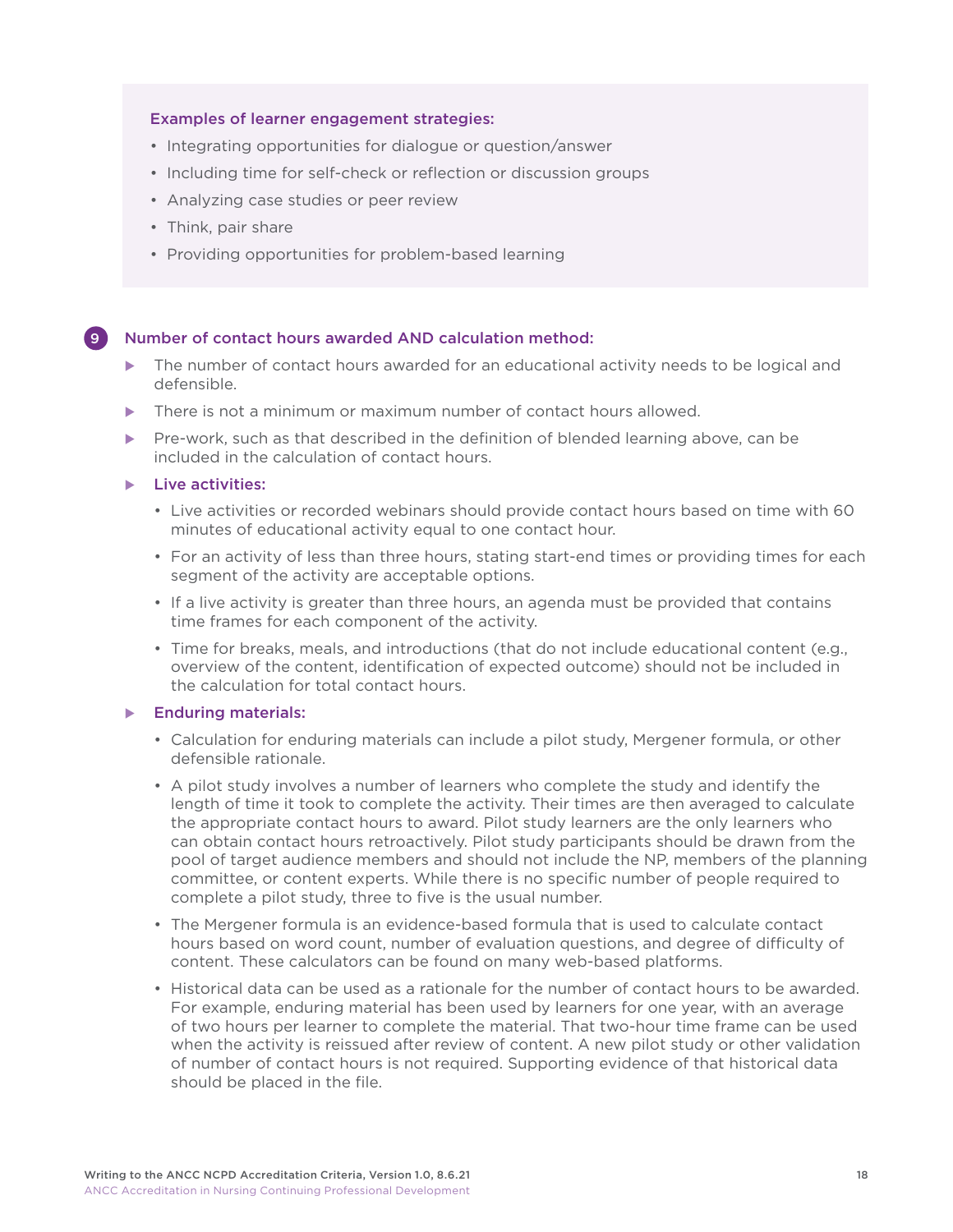- $\triangleright$  Rounding contact hours: If rounding the contact hours, the provider may round up or down to the nearest 1/4 (0.25) hour (i.e., if the calculation is 1.19 contact hours, it may be rounded up to 1.25 contact hours).
	- The rationale for the number of contact hours awarded must be present in the activity file.

Reminder: Speakers cannot earn contact hours for sessions they present. If they are presenting one or more sessions at a conference, but are also attending other sessions at that conference, they can earn contact hours for those sessions they attend as learners. Planning committee members many earn contact hours if they participate in the activity as learners.

#### 10 Criteria for awarding contact hours:

- Clearly outline what is expected of the learners in order to earn their contact hours.
- The criteria should relate to the outcome and be enforceable for the activity.
- The criteria for awarding contact hours, as documented in the planning document, needs to match the disclosure to learners related to criteria for awarding contact hours. It is important that the documentation show consistency between what is planned and what is implemented.

Note: Do not confuse criteria for awarding contact hours with calculation of contact hours. These criteria are not the same.

#### 11 Documentation of completion and/or certificate:

- A sample certificate or documentation of completion should be included with the activity file. A sample certificate should include:
	- Title and date of educational activity
	- Name and address of the provider of the educational activity (a web address or email address is acceptable)
	- Number of contact hours awarded
	- Accreditation statement (the accreditation statement verbiage should be consistent with ANCC standard)
	- Space for participant name



 TIP FOR NEW APPLICANTS: When applying for accreditation for the first time, the organization should develop a mock certificate of completion that would be used after accreditation is achieved. The certificate should include all components listed above including the number of contact hours that would be provided and the accreditation statement that the organization would use if they were accredited.

Reminder: Each of the three activity files submitted by the first-time applicant should contain a sample certificate.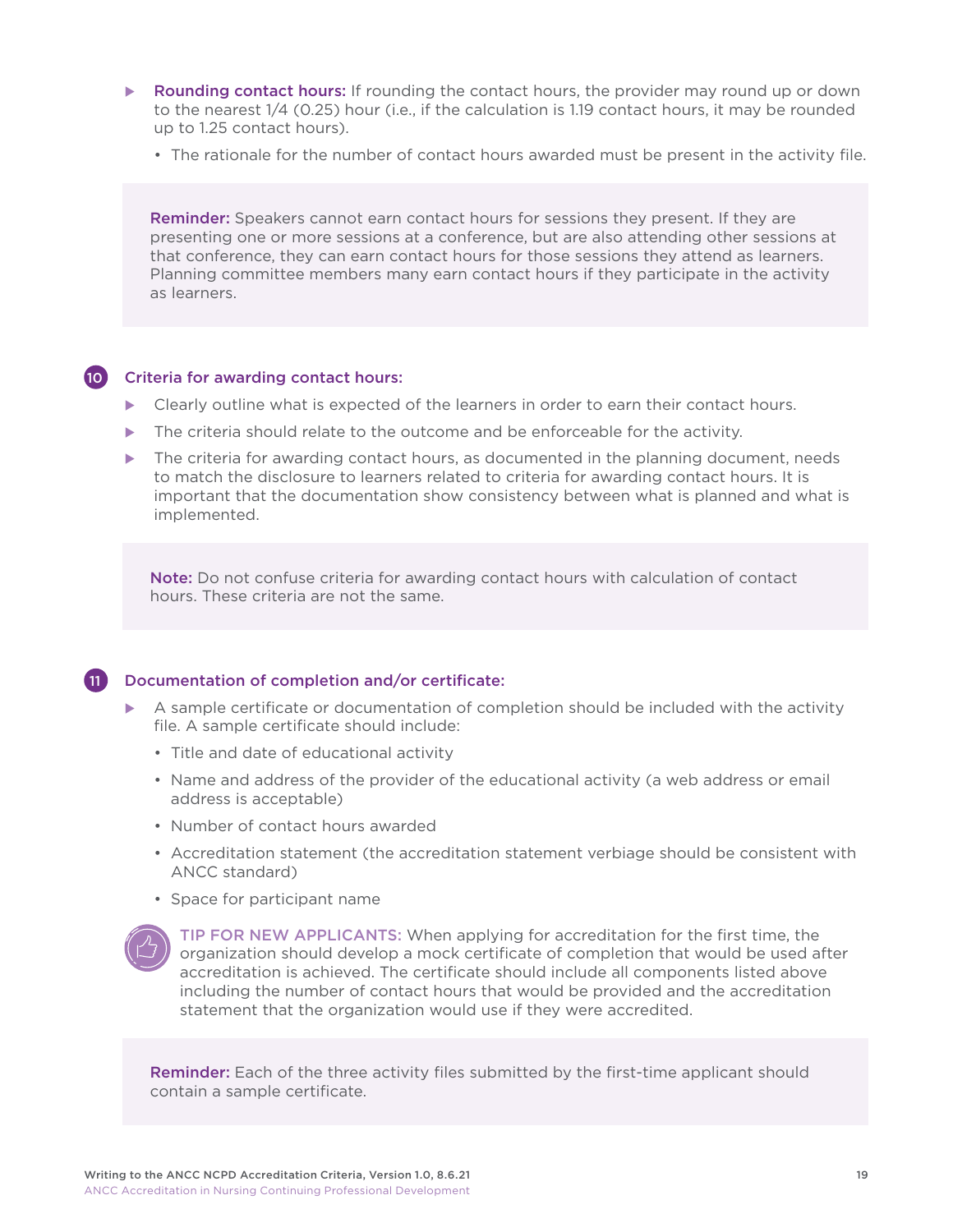#### *Standards for Integrity and Independence and Standards (12-15):*

#### 12 Names and credentials of all individuals in a position to control content:

 $\triangleright$  When providing a list of individuals, clearly identify who is the NP and who is the content expert.

**Reminder:** Every activity must have an NP and a content expert. The NP and the content expert can be the same person. However, a planning committee must always include at least two individuals.

- $\blacktriangleright$  Provide credentials along with the names of the individuals.
- The list must include all individuals with the ability to control content, whether or not they are members of the planning committee.
- 13 Demonstration of identification, mitigation, and disclosure of relevant financial relationships of all individuals who control the content of the continuing education activity:
	- It is recommended that the Accredited Provider Program Director and NP review and familiarize themselves with the Standards of Integrity and Independence in Accredited Continuing Education prior to completing their self-study and activity file documentation.

Reminder: All activities submitted after 7/1/2022 must demonstrate adherence to these standards.

- $\blacktriangleright$  If the topic of the educational activity is not clinical (i.e., an educational activity on communication strategies), financial relationships do not need to be identified and mitigated. The planning document should include a statement that makes it clear that the NP made the deliberate decision that it was not necessary to identify and mitigate financial relationships due to the activity topic.
- $\blacktriangleright$  If the topic of the educational activity is clinical, the activity file planning documentation should demonstrate the identification of financial relationships for all individuals in a postion to control content.
	- There are templates on the learning community for collecting information about all financial relationships from Nurse Planners, content experts, faculty, and others. These forms are not required.
	- The NP cannot evaluate their own financial relationships; their financial relationships must be evaluated by another individual with knowledge of the identification and mitigation process.

#### 14 Evidence of mitigation of relevant financial relationships:

If a relevant financial relationship is identified, documentation needs to be present to demonstrate mitigation of risk created by the relevant financial relationship by the NP using the strategies presented in the self-study portion of this guide.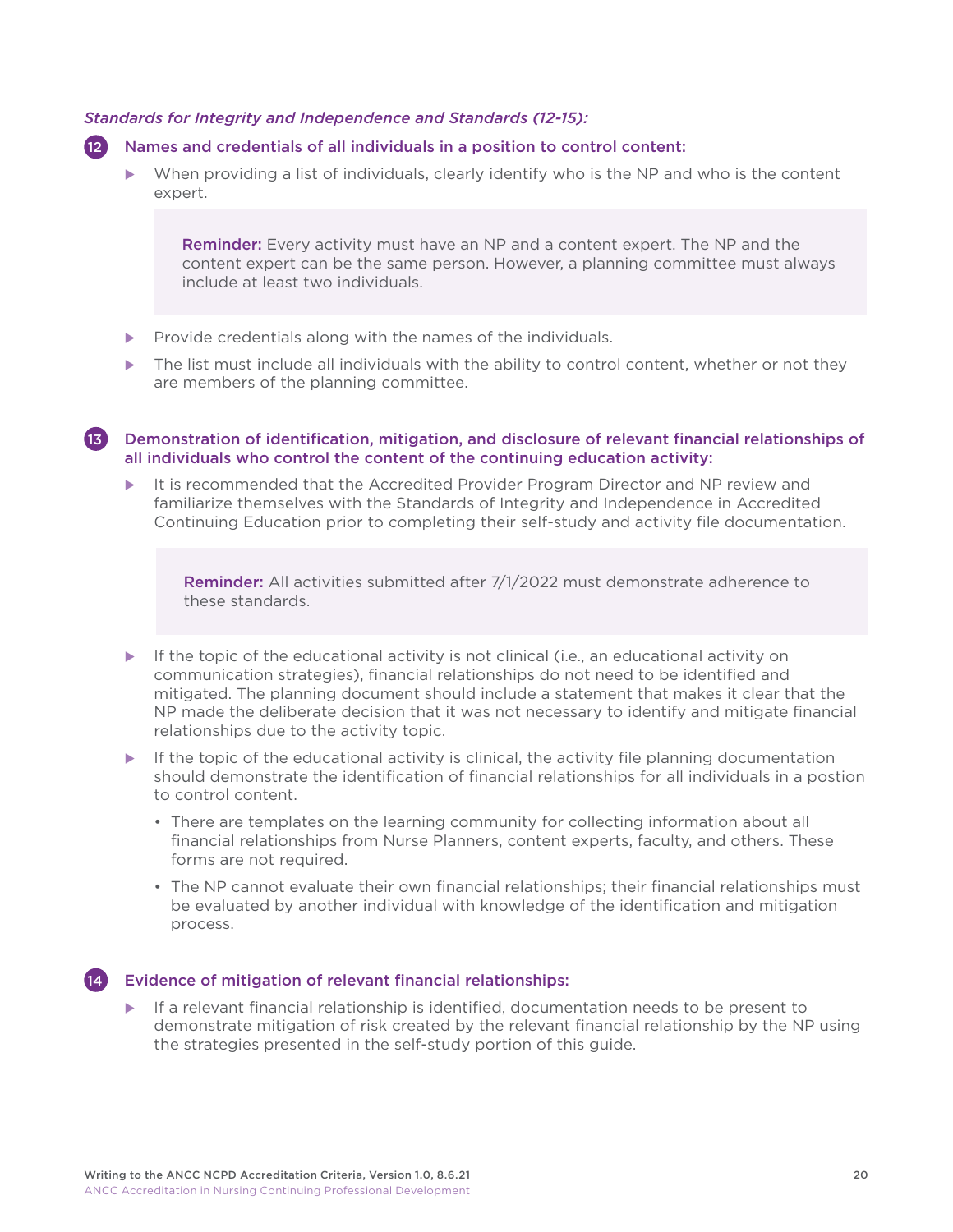#### Commercial support agreement:

Please review Standard 4 of the Standards for Integrity and Independence in Accredited [Continuing Education \(https://www.aacme.org/accreditation-rules/standards-for](https://www.aacme.org/accreditation-rules/standards-for-integrity-independence-accredited-ce)[integrity-independence-accredited-ce](https://www.aacme.org/accreditation-rules/standards-for-integrity-independence-accredited-ce)) for full details on managing commercial support appropriately.

 Purpose: PUs that choose to accept commerical support (defined as financial or in-kind support from ineligible companies) are responsible for ensuring that the education remains independent of the ineligible company and that the support does not result in commerical bias or commercial influence in the education. The support does not establish a financial relationship between the ineligible company and planners, faculty, and others in control of the education.

#### u *Key elements that must be addressed in the activity files:*

- Appropriate management of commercial support, if applicable.
- Maintenance of the separation of promotion from education, if applicable.
- Promotion of improvements in health care and NOT proprietary interests of a commercial interest.
- Decision-making and disbursement: The PU must make all decisions regarding the receipt and disbursement of the commercial support.
	- Ineligible companies must not pay directly for any of the expenses related to the education or the learners.
	- The PU may use commercial support to fund honoraria or travel expenses of planners, faculty, and others in control of content for those roles only.
	- The PU must not use commercial support to pay for travel, lodging, honoraria, or personal expenses for individual learners or groups of learners in accredited education.
	- The PU may use commercial support to defray or eliminate the cost of the education for all learners.



**Tip:** Many commercial interest organizations have their own templates, and it is appropriate to use these as long as they contain all of the required components.

- Agreement: The terms, conditions, and purposes of the commercial support must be documented in an agreement between the ineligible company and the PU. The agreement must be executed prior to the start of the accredited education. A PU can sign onto an existing agreement between a PU and a commercial supporter by indicating its acceptance of the terms, conditions, and amount of commercial support it will receive.
- Accountability: The PU must keep a record of the amount or kind of commercial support received and how it was used and must produce that accounting, upon request, by the accrediting body or by the ineligible company that provided the commercial support.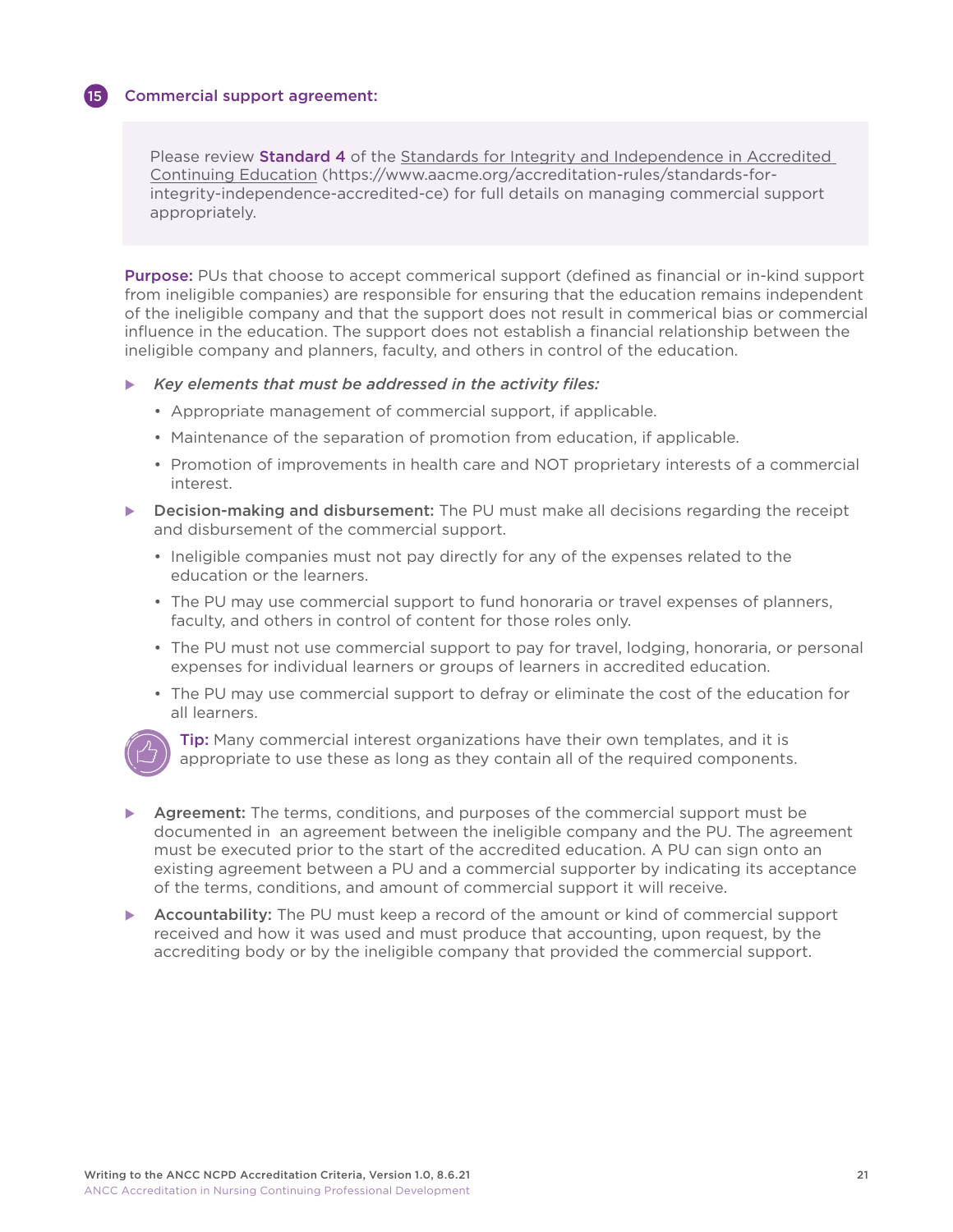#### *Required Disclosures to Learners (must be included in the activity file application) (16-21):*

- $\triangleright$  Disclosures must be provided to the learners prior to the beginning of the educational activity.
- Disclosures may be provided in several ways, including but not limited to the marketing material, agenda, opening PowerPoint slide, or verbally in the opening remarks of an activity.

Reminder: The activity file documentation must provide evidence that these disclosures were provided to learners.



**Tip:** If providing the PowerPoint slide as evidence of disclosure to learners, only provide the slide(s) that relates to the disclosures. It is not appropriate to provide the full activity PowerPoint presentation in the activity file.

 Tip for New Applicants: When applying for accreditation for the first time, the organization should provide mock disclosures with each activity file that would be used if the organization received accreditation.

Evidence of required information provided to learners prior to start of the educational activity. Include relevant slide(s), screen shot(s), script(s), or other evidence showing what the learners will receive. Disclosures are to include the following:

#### 16 Accreditation statement of the activity provider:

- $\blacktriangleright$  Verbiage should be consistent with the ANCC accreditation statement and should match the accreditation statement on the sample certificate or document of completion.
- New applicants should provide a sample accreditation statement disclosure that would be provided to learners if accreditation was achieved.

#### 17 Criteria for awarding contact hours:

 $\blacktriangleright$  Criteria for awarding contact hours disclosure statement should be consistent with the criteria documented in the planning process.

#### 18 Presence or absence of relevant financial relationships and mitigation of relevant financial relationships for all individuals in control of content (if applicable):

Please review [Standards for Integrity and Independence in Accredited Continuing](https://www.aacme.org/accreditation-rules/standards-for-integrity-independence-accredited-ce)  [Education \(https://www.aacme.org/accreditation-rules/standards-for-integrity](https://www.aacme.org/accreditation-rules/standards-for-integrity-independence-accredited-ce)[independence-accredited-ce\)](https://www.aacme.org/accreditation-rules/standards-for-integrity-independence-accredited-ce) for full details on identifying, mitigating, and disclosing financial relationships.

- $\blacktriangleright$  If relevant financial relationships were identified the disclosure statement must include:
	- The names of individuals with relevant financial relationships
	- The names of the ineligible companies with which they have a relationship (Identify ineligible companies by their names only, do not include logos or trade names.)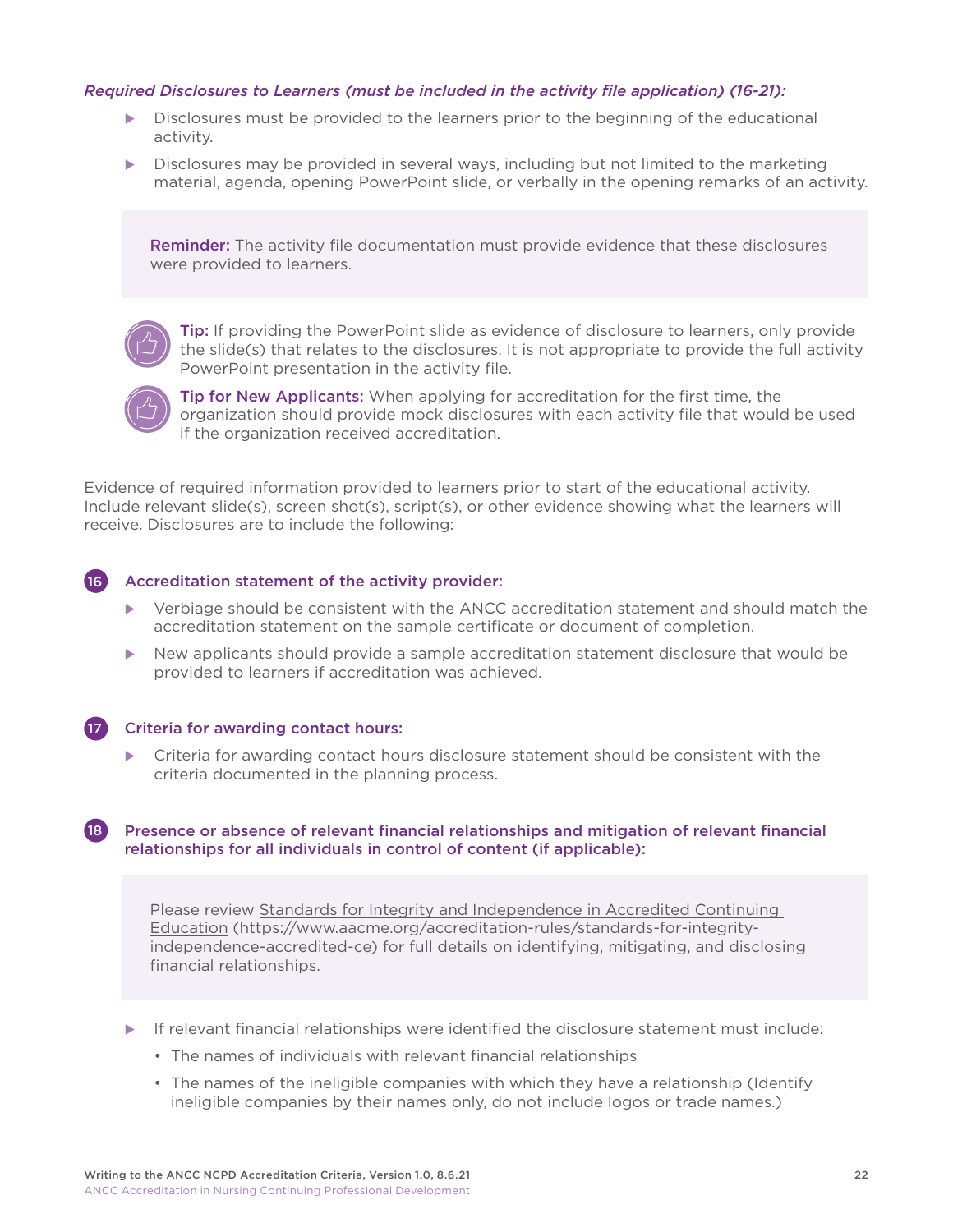- The nature of the financial relationships
- A statement that all relevant financial relationships have been mitigated. The mitigation steps do not need to be outlined.
- Example: Samantha Turner is on the speakers' bureau for ABC Pharmaceuticals. The relevant financial relationships have been mitigated. No relevant financial relationships were identified for any other individuals with the ability to control content of the activity.
- If no relevant financial relationships were identified, the disclosure should inform the learners that no relevant financial relationships with ineligible companies were identified.
	- Example: Samantha Turner, Jessica Smith, and Eva Grace have no relevant financial relationship(s) with ineligible companies to disclose.
	- Example: None of the planners or presenters for this activity have relevant financial relationship(s) to disclose with ineligible companies.

Exceptions: PUs do not need to identify, mitigate, or disclose relevant financial relationships for any of the following activities:

- Accredited education that is non-clinical, such as leadership or communication skills training.
- Accredited education where the learner group is in control of content, such as a spontaneous case conversation among peers.
- Accredited self-directed education where the learner controls their educational goals and reports on changes that resulted, such as learning from teaching, remediation, or a personal development plan. When PUs serve as a source of information for the selfdirected learner, they should direct learners only to resources and methods for learning that are not controlled by ineligible companies

#### 19 Commercial support (if applicable):

- If the educational activity received commercial support, there must be a disclosure to learners of the names of the ineligible companies that gave the support and the nature of the support.
- $\triangleright$  Disclosure to learners: The PU must disclose to the learners the name(s) of the ineligible company(ies) that gave the commercial support and the nature of the support prior to the learners engaging in the education.
- Disclosure must not include the ineligible companies' corporate or product logos, trade names, or product group messages.

#### 20 Expiration date for enduring material (if applicable):

 $\blacktriangleright$  If the activity is enduring, the expiration date must be provided to learners.



#### 21 Joint providership (if applicable):

- $\blacktriangleright$  If the activity is jointly provided, there should be a statement that demonstrates that two or more groups were involved in the planning and development of the activity.
- There is not a prescribed statement that must be used for disclosing joint providership.
- Joint providership occurs when two or more groups collaborate to develop an educational activity. The PU is responsible for ensuring adherence to ANCC educational design criteria.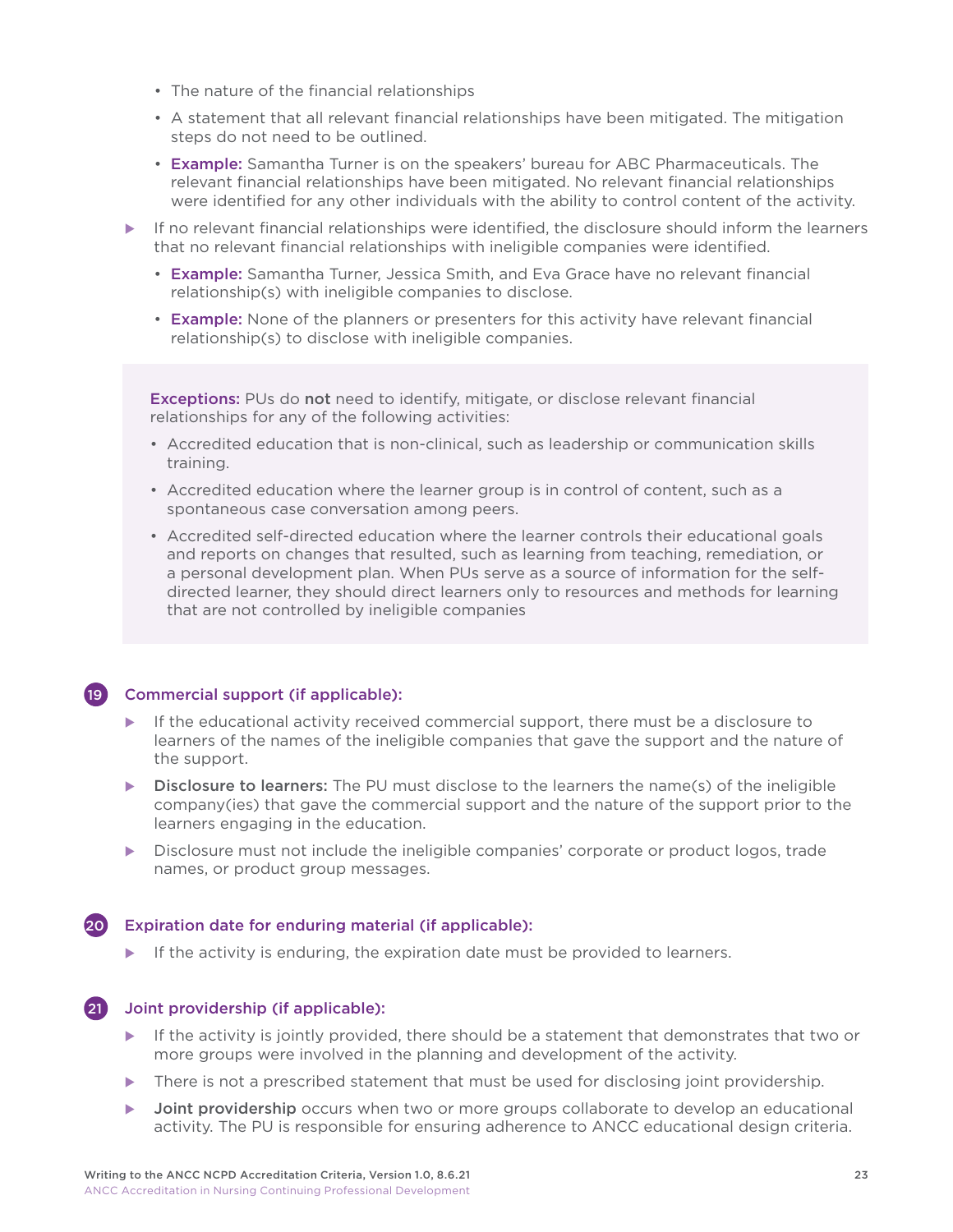The PU name should be used for accreditation statements on the certificate of completion and disclosure to learners, and it should be clear which organization is providing the contact hours. If both or more than one organization is accredited, one organization needs to take responsibility for being the provider of contact hours.

#### 22 Summative evaluation:

- $\blacktriangleright$  The summative evaluation contains two components:
	- A summary of data highlighting whether the activity was effective in closing or narrowing the gap and achieving the educational activity outcome.
	- An analysis of what was learned from the evaluation data and what can be applied to future activities.
- $\blacktriangleright$  The summative evaluation does not simply include the data collected from the evaluations. There should be a clear analysis of the data from the NP and planning committee documented.
- There is no prescribed method for providing the summative evaluation information. Common delivery methods include a narrative format, SBAR format, SOAP note, or table with analysis information.

Reminder: Do not only provide raw data collected or each individual completed evaluation form.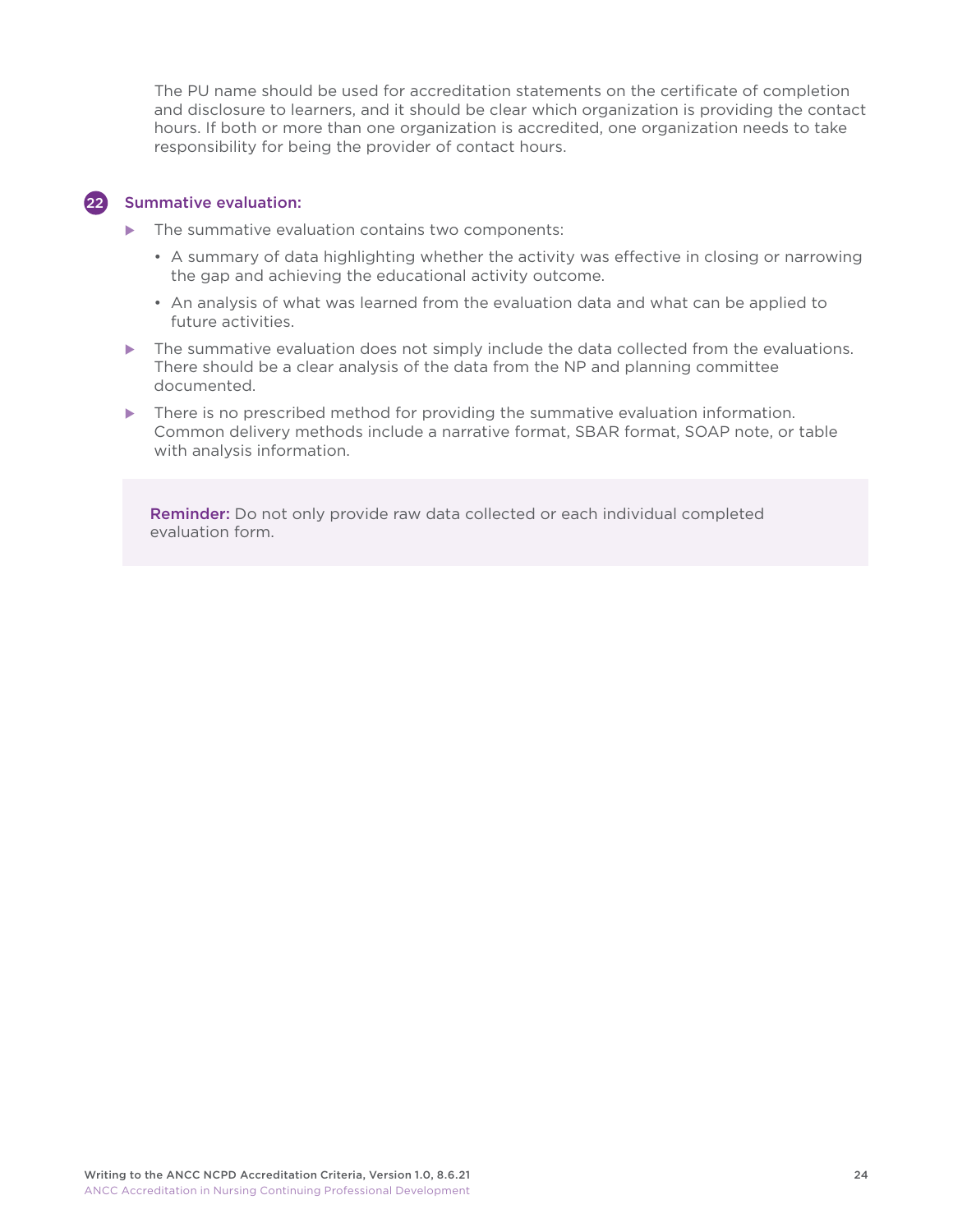# <span id="page-25-0"></span>TIP SHEET

### OUTCOMES vs OBJECTIVES

Outcomes and objectives are often confused and used interchangeably in developing NCPD activities and providing documentation. These terms are not interchangeable and have different implications in educational design.

| <b>OUTCOMES</b>                                                                                 | <b>OBJECTIVES</b>                                                        |
|-------------------------------------------------------------------------------------------------|--------------------------------------------------------------------------|
| A statement describing the overall goal for<br>learners at the end of the educational activity. | Defines the content of an educational activity.                          |
| Must be quantifiable and able to be measured.                                                   | Highlights the topics that will be discussed<br>during the presentation. |
| Is based on the professional practice gap and<br>underlying educational need.                   | Is focused on content delivery.                                          |

# MYTH vs REALITY

| <b>MYTH</b>                                                                                                                                         | <b>REALITY</b>                                                                                                                                                                                                                                                                                                                                                                                                                                                                                  |
|-----------------------------------------------------------------------------------------------------------------------------------------------------|-------------------------------------------------------------------------------------------------------------------------------------------------------------------------------------------------------------------------------------------------------------------------------------------------------------------------------------------------------------------------------------------------------------------------------------------------------------------------------------------------|
| Organizational flowcharts are required in the<br>Organizational Overview section.                                                                   | Organizational flowcharts are no longer<br>a required portion of the Organizational<br>Overview section.                                                                                                                                                                                                                                                                                                                                                                                        |
| The content expert must be a registered nurse.                                                                                                      | The content expert does not have to be a<br>registered nurse.<br>• The content expert is an individual with<br>education and/or experience in the subject<br>matter of the activity and is chosen by<br>the NP.<br>• Evidence of expertise is not required.                                                                                                                                                                                                                                     |
| Contact hours cannot be awarded for<br>non-clinical educational activities (i.e., a<br>leadership, communication, or finance<br>management course). | The only requirement is that the content of an<br>educational activity providing contact hours<br>is related to the professional development<br>of nurses. The content of an educational<br>activity does not have to be clinical in nature.<br>Leadership, communication, and finance<br>management courses can all relate to NCPD.<br>(Note: Some state boards of nursing do<br>have rules regarding what content they will<br>accept if continuing education is required for<br>relicensure. |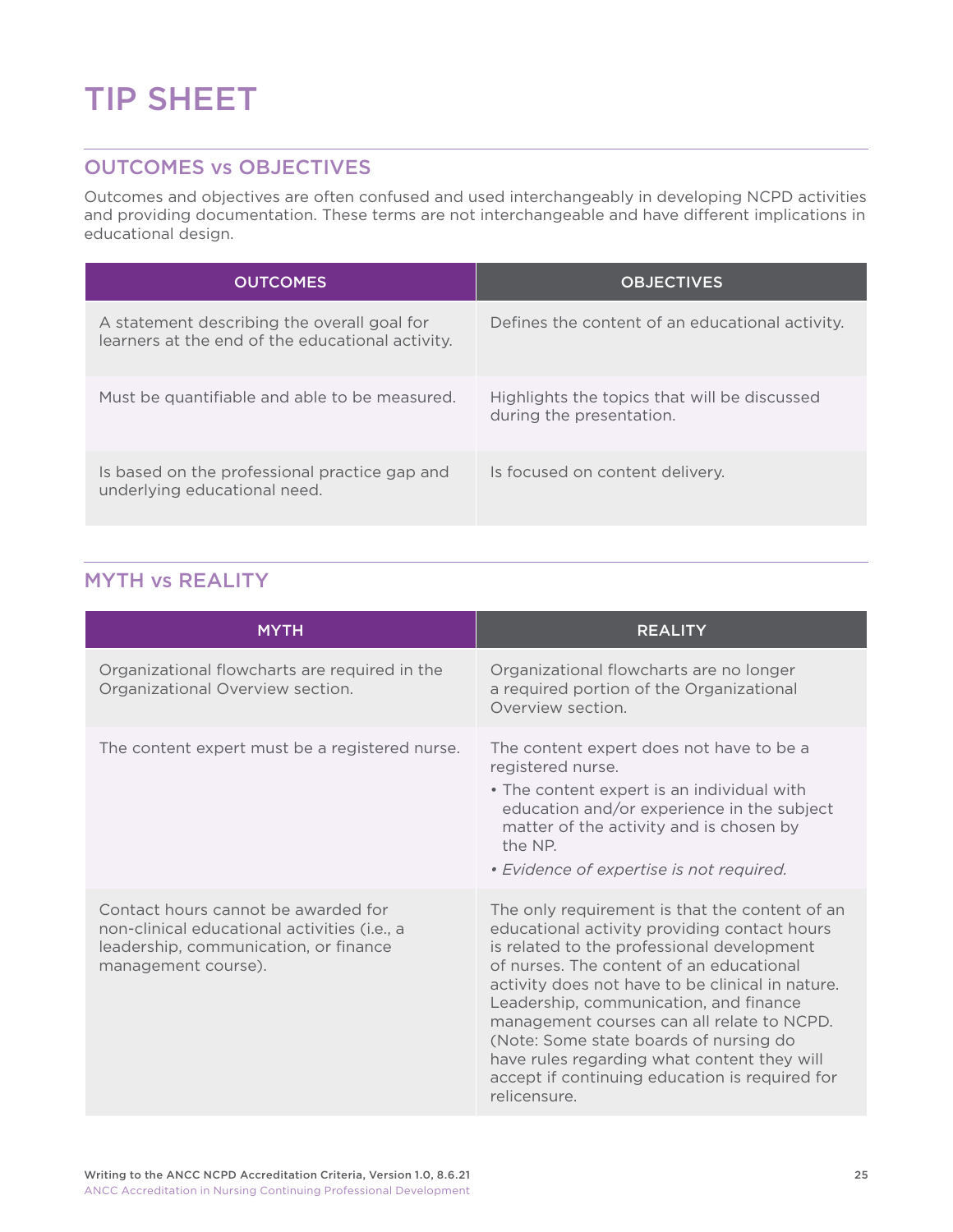# <span id="page-26-0"></span>MYTH vs REALITY

| <b>MYTH</b>                                                                    | <b>REALITY</b>                                                                                                                                                                                                                                                                   |
|--------------------------------------------------------------------------------|----------------------------------------------------------------------------------------------------------------------------------------------------------------------------------------------------------------------------------------------------------------------------------|
| Outcomes and objectives are interchangeable<br>terms that mean the same thing. | Outcomes and objectives are not<br>interchangeable and have different meanings.<br>Please review the Outcomes and Objectives<br>section of this guide for further review.                                                                                                        |
| An NP cannot also be the content expert.                                       | The NP can serve as both the NP and content<br>expert on a planning committee. However,<br>there must a minimum of two members<br>on each planning committee. If the NP is<br>filling both roles, the NP must have another<br>individual on the planning committee with<br>them. |
| PowerPoint is an acceptable learner<br>engagement strategy.                    | PowerPoint alone is not an acceptable learner<br>engagement strategy. PowerPoint is a method<br>of sharing information but does not ensure<br>that learners are engaged and, by itself, does<br>not enhance the learner's ability to meet a<br>required outcome.                 |